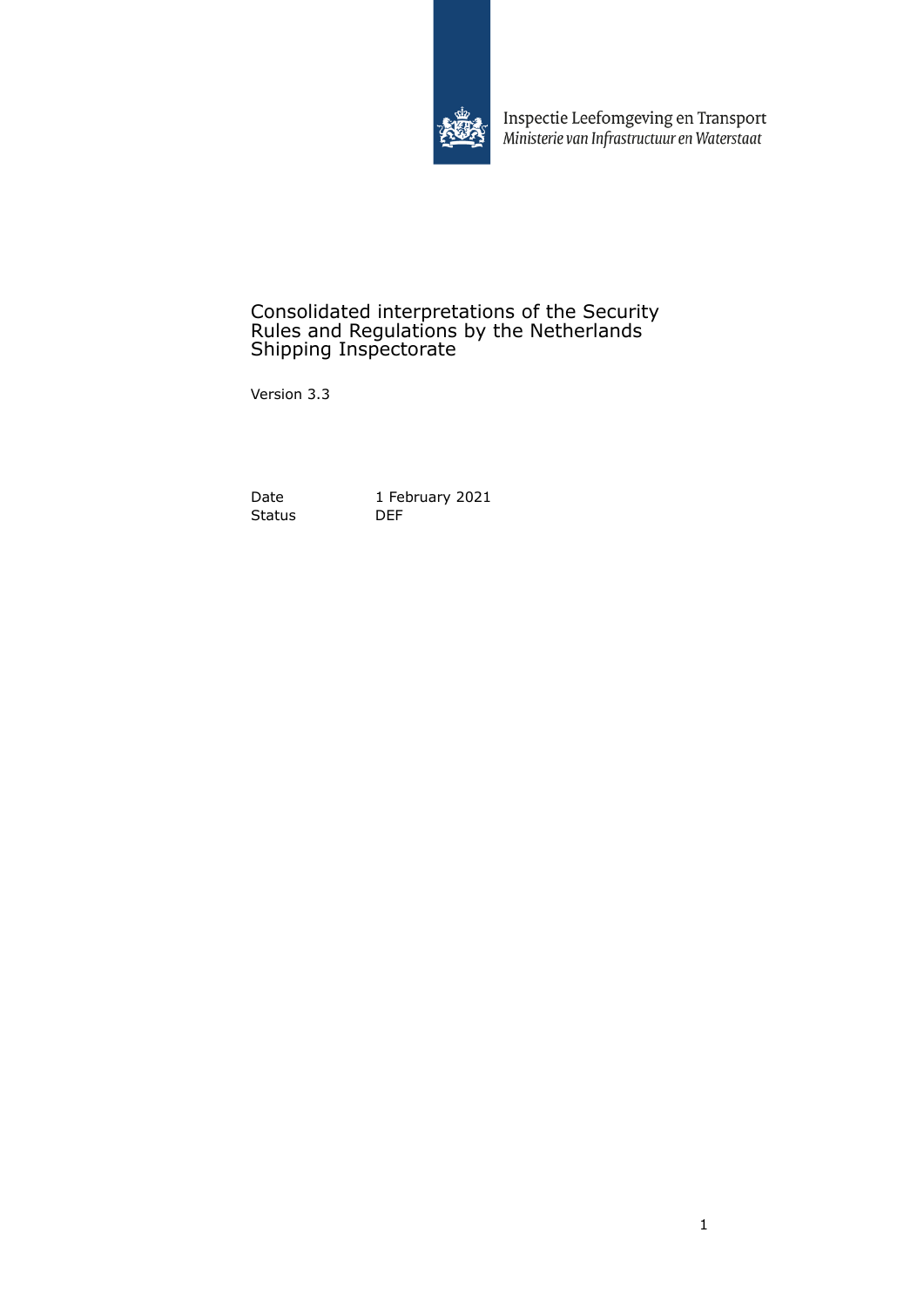# Colophon

Human Environment and Transport Inspectorate Netherlands Shipping Inspectorate

| Contact | Client Contact Centre<br>$T + 31(0)88 - 489000$<br>E-mail via contact form on website www.ilent.nl |
|---------|----------------------------------------------------------------------------------------------------|
| Version | 3.3                                                                                                |

| <b>Version</b> | <b>Prepared by</b>               | Date of adoption |
|----------------|----------------------------------|------------------|
|                | 1.0 to 1.9. B.O. Maltha          | $2004 - 2007$    |
|                | 2.0 to 2.4. B.O. Maltha/J. Schot | 2009 - 2011      |
| 3.0            | J. Borsten                       | 16 April 2012    |
| 3.1            | J. Borsten                       | 27 April 2012    |
| 3.2            | J. Borsten/J.M. van              | 6 June 2019      |
|                | Waesberghe                       |                  |
| 3.3            | J.M. van Waesberghe              | 1 February 2021  |

#### Change management:

| $3.0 \rightarrow 3.1$   | Issue 031 (& 40): DCC general number change: +31 (0)70 456            |
|-------------------------|-----------------------------------------------------------------------|
|                         | 8555                                                                  |
|                         | Issue 030:                                                            |
| $3.1 \rightarrow 3.2$ . | General information: General textual editing.                         |
|                         | References to Easy Rules are replaced by references to NeRF.          |
|                         | Various changes in the links to internet sites.                       |
|                         | Name changes from IVW to ILT and I&M to I&W.                          |
|                         | Issue 005: RSO auditors can identify themselves with unforgeable      |
|                         | proof of authority, pursuant to IACS Procedural Requirement 10, for   |
|                         | the purpose of performing inspections to verify eligibility for ISSC. |
|                         | Issue 014: Regeling certificering scheepsbeveiligingsfunctionarissen  |
|                         | (Ship's Security Officer Certification Regulation) replaced by        |
|                         | Regeling Zeevarenden (Seafarers' Regulation).                         |
|                         | Issue 059: change in P.O. Box number and website link.                |
|                         | Issue 031: SSAS procedure and change in DCC telephone number.         |
|                         | Issue 052: date Class agreement and RSOs summary.                     |
|                         | New Issue 062: an SSO must test communication with PFSO.              |
| $3.2 \rightarrow 3.3$   | Issue 062: Revision of text based on input from RSO's.                |

If questions are raised regarding the content, the original version of the regulatory framework as published in the Netherlands language prevails.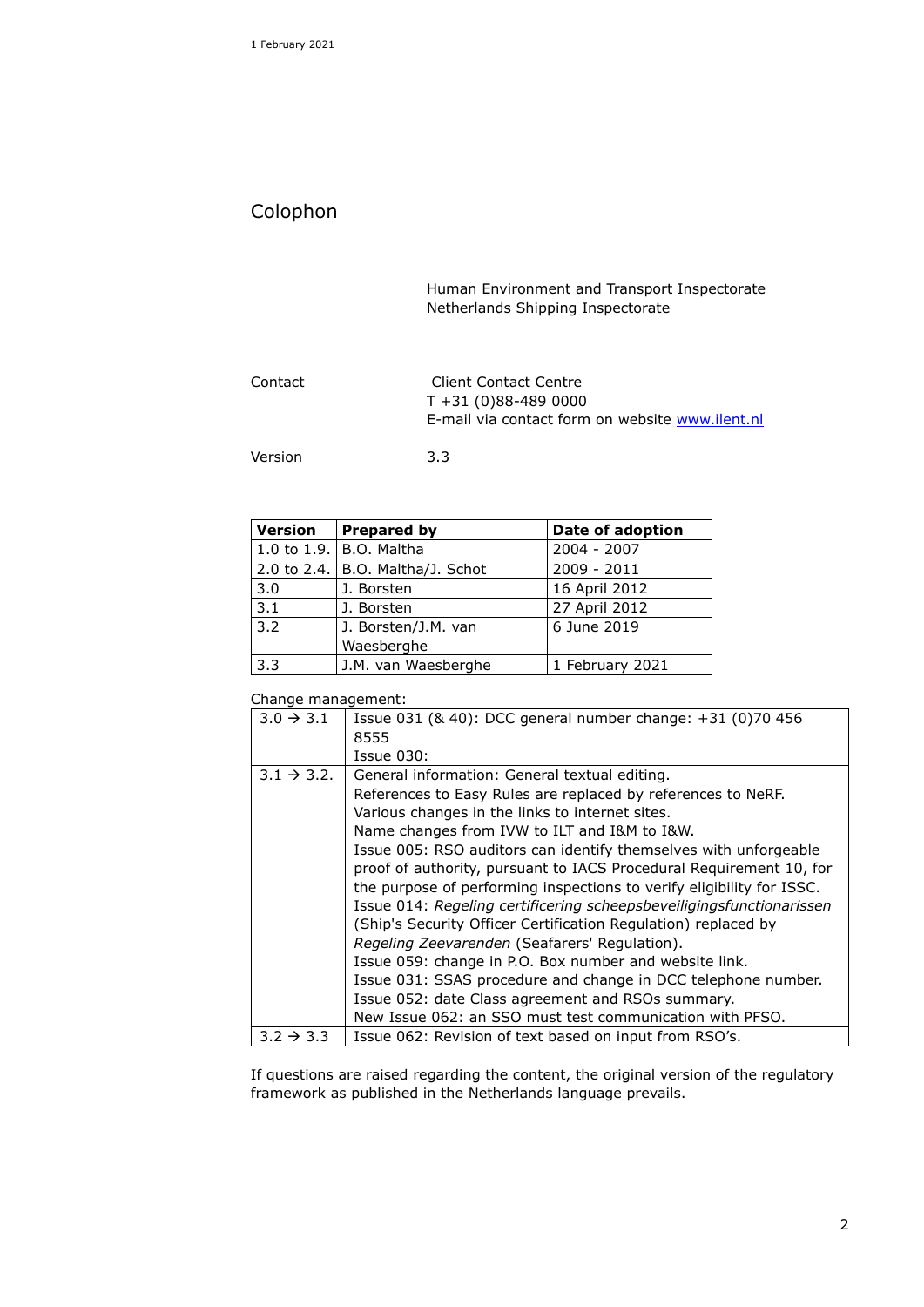1 February 2021

### **Contents**

Colophon-2

Contents-3

Introduction-4

- **1. Supervision 5**
- **2. Interpretations 6**
- **3. Procedures and other information 7**
- **4. Ministerial Regulations 12**
- **5. Policy Rules 15**
- **6. Other interpretations 20**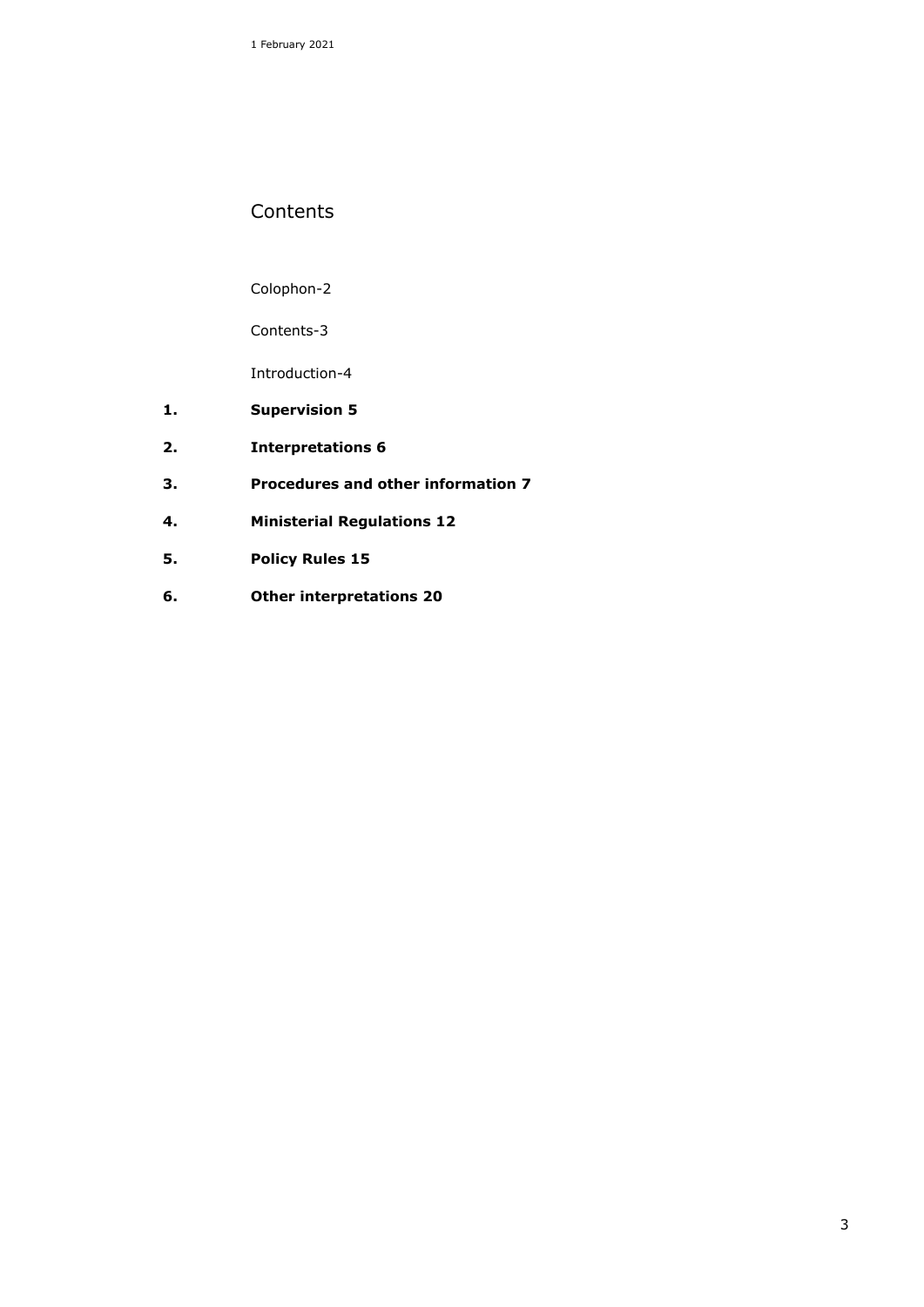### Introduction

Following the tragic events of 11 September 2001, the International Maritime Organisation (IMO) unanimously agreed, in the same year, to develop new measures for the security of ships and port facilities.

To improve the security of ships and port facilities, the IMO adopted Chapter XI-2 (special measures to enhance maritime security) of the International Convention for the Safety of Life at Sea (SOLAS Convention) and the International Ship and Port Facility Security (ISPS) Code in December 2002. Chapter XI-2 of the SOLAS Convention and the ISPS Code entered into force on 1 July 2004 and it applies to all passenger ships and cargo ships with gross tonnage of 500 tons or more, which are engaged on international voyages, and port facilities serving such ships engaged in international voyages. These instruments to improve the security of ships engaged in international trade and the associated port facilities contain mandatory provisions.

The EU has adopted Regulation (EC) No. 725/2004. This regulation alters the scope of several of the provisions of the ISPS Code in the European Community. The same applies to the provisions in the ISPS Code regarding the recommendations, of which several have acquired a mandatory character in the European Community. The regulation took effect on 19 May 2004 and was made applicable from 1 July 2004.

Additional information can be found on, for example, the websites of the *Inspectie Leefomgeving en Transport (ILT)*, (Human Environment and Transport Inspectorate), the *Ministerie voor Infrastructuur en Waterstaat* (Ministry of Infrastructure and Water Management), the EU, the IMO and the *Koninklijke Vereniging van Nederlandse Reders (KVNR)* (Royal Association of Netherlands Shipowners).

Current contact information on the security of ships and port facilities can be found on the website [www.ilent.nl.](http://www.ilent.nl/)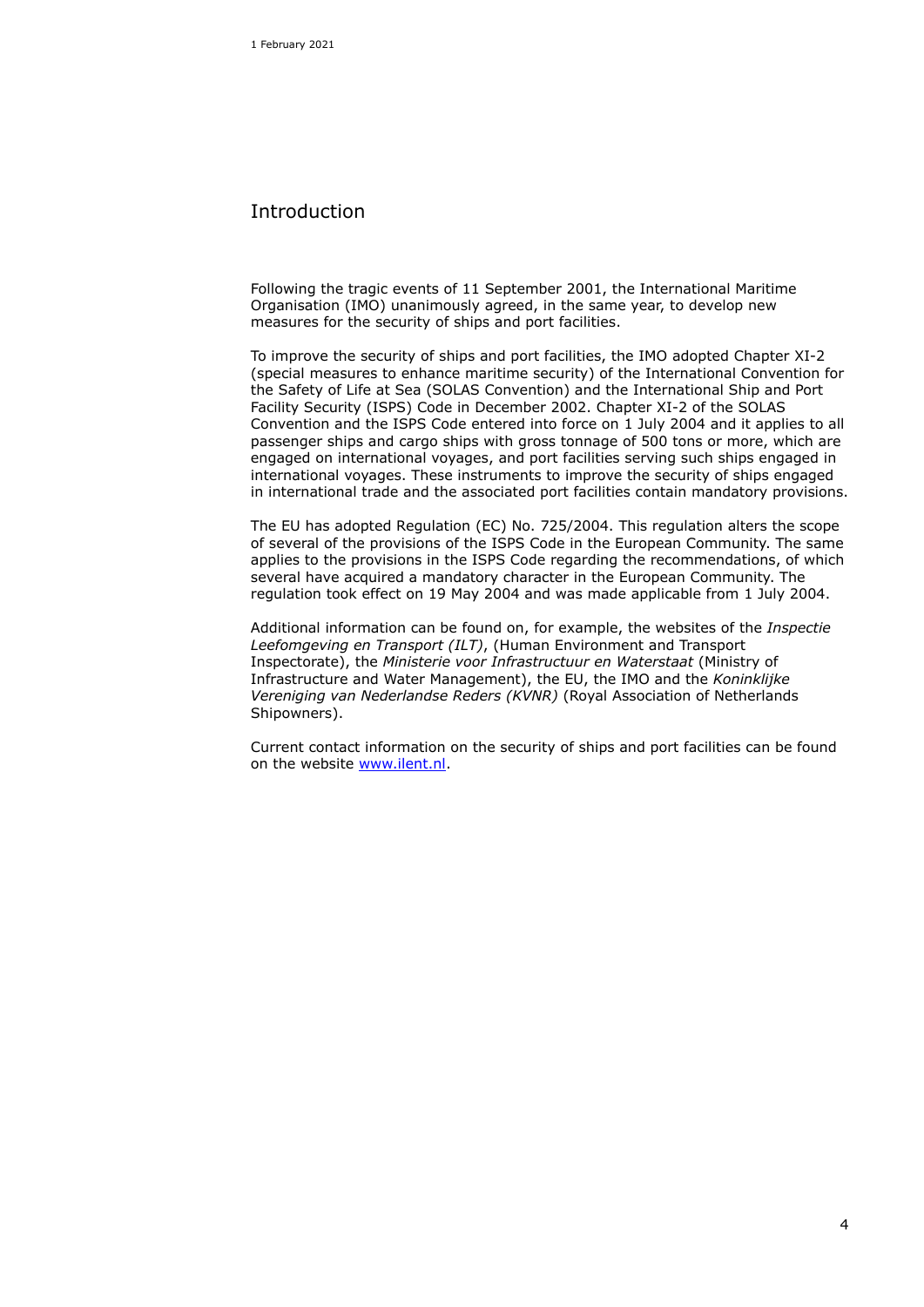1 February 2021

### 1. Supervision

The supervision of Dutch merchant shipping to determine compliance with the security measures required by ships and port facilities, as prescribed in Chapter XI-2 of the SOLAS Convention, ISPS Code and Regulation (EC) No. 725/2004, is tasked to the Human Environment and Transport Inspectorate (the Netherlands Shipping Inspectorate).

For questions and additional information, please contact the Client Contact Centre by phoning the general number  $+31$  88 489 0000 (24 hours) or by using the *contact* [form](https://tijdelijk.ilent.nl/contact/melden/index.aspx) on the Inspectorate's website.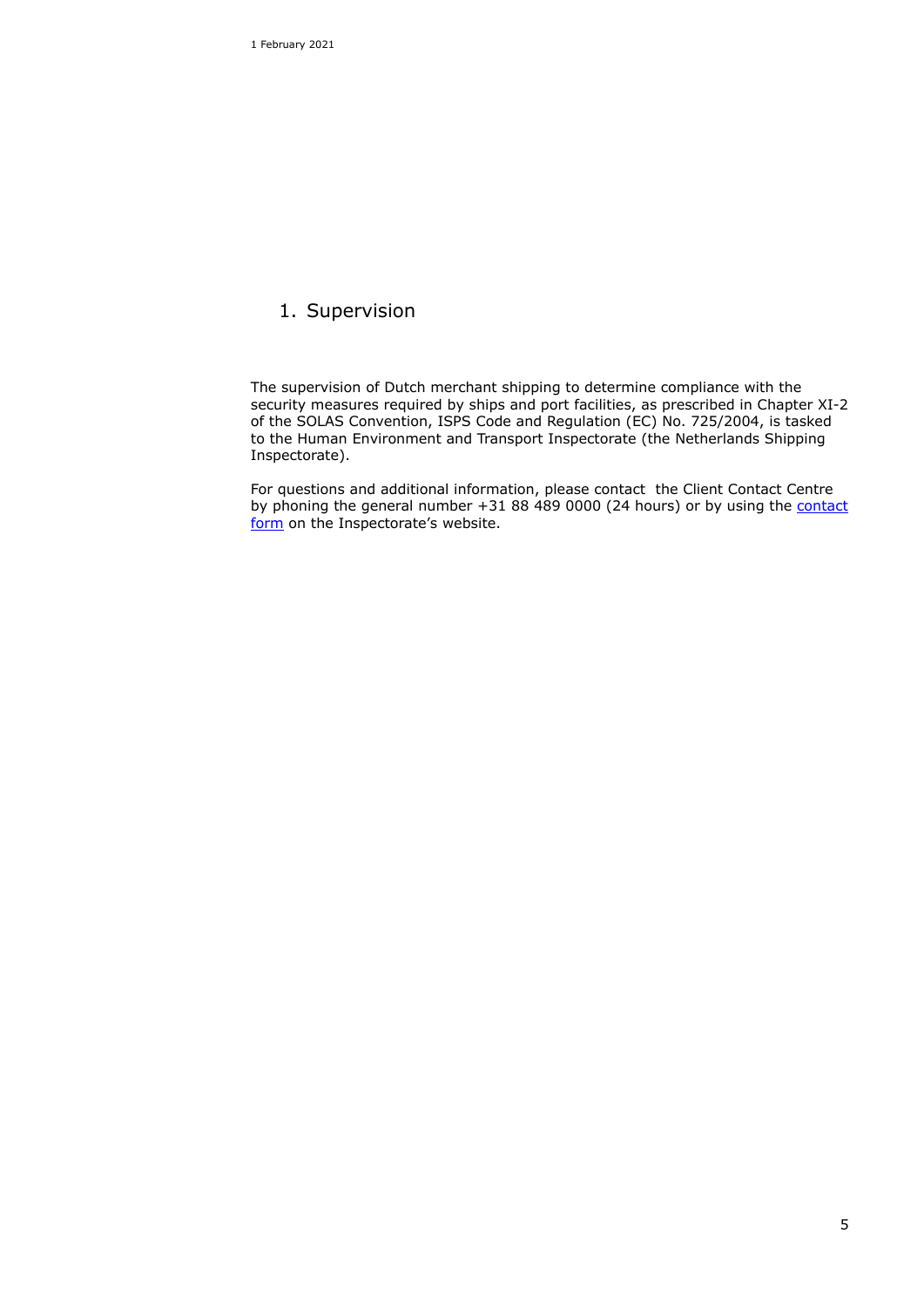## 2. Interpretations

EU Regulation 725/2004 (incl. Annex I: SOLAS Chapter XI-2, Annex II: Part A of the ISPS Code and the Annex III, Part B of the ISPS Code with mandatory parts for the EC) contain provisions that give the member states some freedom of interpretation. These Interpretations endeavour to clarify them. The Human Environment and Transport Inspectorate recommends that you regularly check its website for new versions[:www.ilent.nl.](http://www.ilent.nl/)

The overview has grown in size over time and various new versions have been published. The information is divided into a number of chapters:

- 1. Procedures and other information;
- 2. Ministerial regulations; matters that have been laid down in various regulations;
- 3. Policy rules; matters laid down in the Policy Rules for the safety of seagoing ships;
- 4. Other interpretations.

The decision was taken to retain the old system of numbering issues, since various users refer to them in internal publications. We recommend that you carefully check the various chapters and subjects, as some numbers have lapsed. If you have any further questions, please contact the Inspectorate or, perhaps, present your question(s) to your Recognised Security Organisation (RSO) or the *Koninklijke Vereniging van Nederlandse Reders (KVNR)* (Royal Association of Netherlands Shipowners).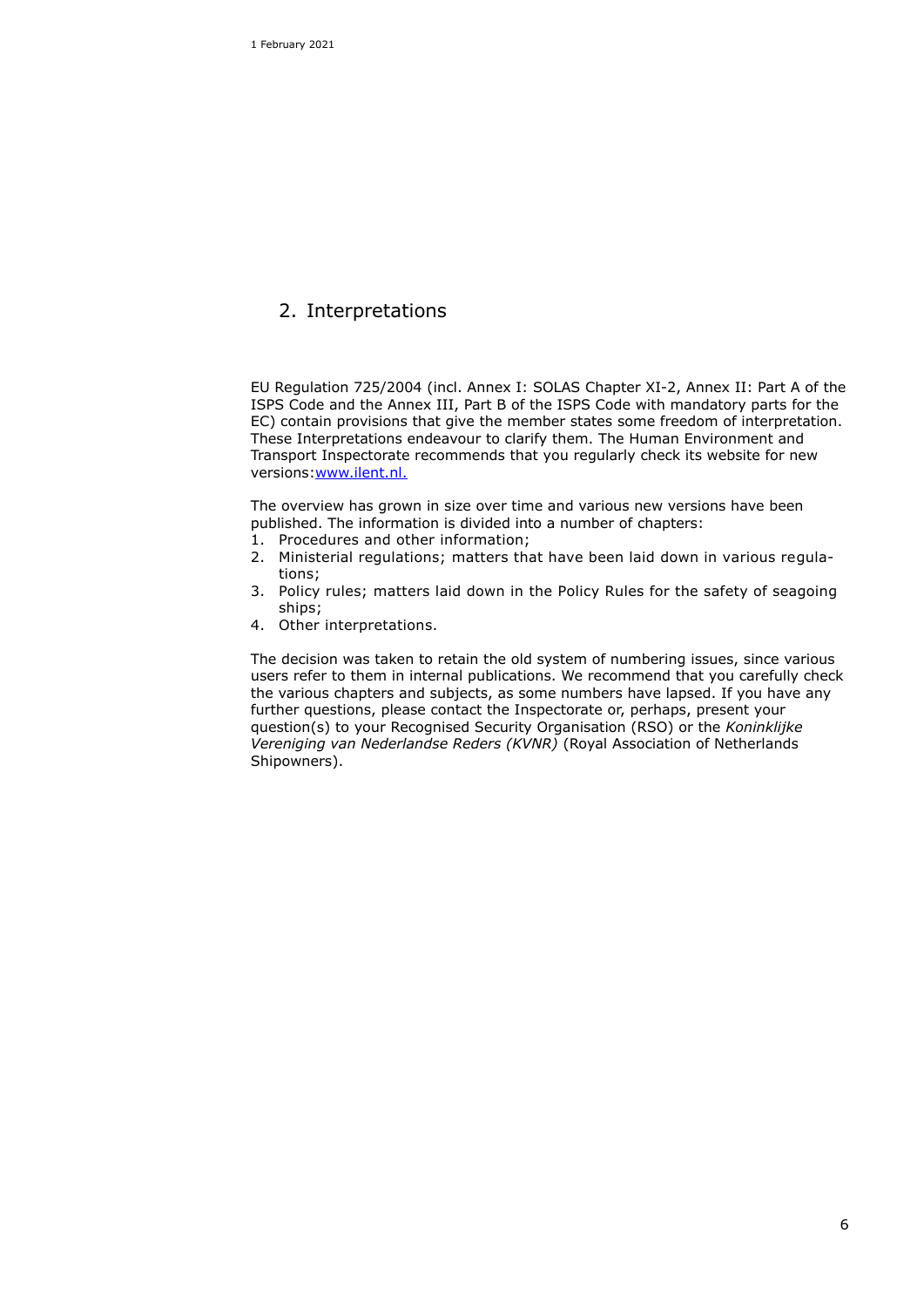## 3. Procedures and other information

The issues below provide further information about procedures and the like, as per ISPS Code.

| Issue No.:<br>005                     | Subject:<br><b>RSO Auditor Identification</b>                                                                                                                                                                                                 |  |  |
|---------------------------------------|-----------------------------------------------------------------------------------------------------------------------------------------------------------------------------------------------------------------------------------------------|--|--|
|                                       |                                                                                                                                                                                                                                               |  |  |
|                                       | Before performing an interim, initial, intermediate, renewal or additional<br>verification on-board a ship for the International Ship Security Certificate (ISSC),<br>an auditor of a Recognised Security Organisation (RSO) must present the |  |  |
| following documents:                  |                                                                                                                                                                                                                                               |  |  |
| $\bullet$                             | a valid passport or drivers licence;                                                                                                                                                                                                          |  |  |
| proof of employment; and<br>$\bullet$ |                                                                                                                                                                                                                                               |  |  |
| $\bullet$                             | certification conform IACS Procedural Requirement 10 for the performance<br>of an initial, interim, additional or renewal verification of the ISSC.                                                                                           |  |  |
|                                       | The documents named are unforgeable. The latter two documents may be<br>integrated into a an ID-card or document.                                                                                                                             |  |  |
|                                       | If there are any doubts about the identity of a person who claims to be an RSO<br>auditor, the ship should contact the RSO concerned.                                                                                                         |  |  |
|                                       |                                                                                                                                                                                                                                               |  |  |
| Issue No.:<br>007                     | Subject:<br>Applying for an International Ship Security Certificate<br>(ISSC)                                                                                                                                                                 |  |  |
| $\bullet$                             | The interim, initial, intermediate, renewal or additional verifications for the<br>ISSC are performed by a Recognised Security Organisation (RSO). An<br>ISSC (including an interim ISSC) is issued by the RSO.                               |  |  |
| $\bullet$                             | The RO assesses and inspects the Ship Security Plan (SSP) or changes<br>made to an SSP that was approved earlier.                                                                                                                             |  |  |
| $\bullet$                             | The on-board verification will be done an RSO auditor.                                                                                                                                                                                        |  |  |
| $\bullet$                             | Any rectification of shortcomings/deficiencies will be verified by the RSO.                                                                                                                                                                   |  |  |
| $\bullet$                             | Issue of ISSC or interim ISSC                                                                                                                                                                                                                 |  |  |
|                                       |                                                                                                                                                                                                                                               |  |  |
| Issue No.:<br>010(839)                | Subject:<br><b>Security Levels</b>                                                                                                                                                                                                            |  |  |
| $\bullet$                             | Unless announced otherwise, the security level is 1 for ships registered in<br>the Netherlands (Also refer to IMO Circular MSC/Circ.1132).                                                                                                    |  |  |
| $\bullet$                             | For ships registered in the Netherlands, the determination of the security                                                                                                                                                                    |  |  |
|                                       | level, as referred to in regulation XI-2/3.1 of the SOLAS Convention, as<br>well as any supplementary security guidelines as referred to in Article 4.1                                                                                       |  |  |
|                                       |                                                                                                                                                                                                                                               |  |  |

of Part A of the ISPS Code, and of any instructions as referred to in Article 4.2 of Part A of the ISPS Code, is effected by the Minister of Infrastructure and Water Management after consulting with the Minister of Justice and Security. Changes in the security level must be communicated to the Company Security Officers (CSOs) by the Coastguard Centre (KWC) in Den Helder (Also refer to issue no. 059). The ships registered in the Netherlands must be informed by the CSO and the CSO must confirm to the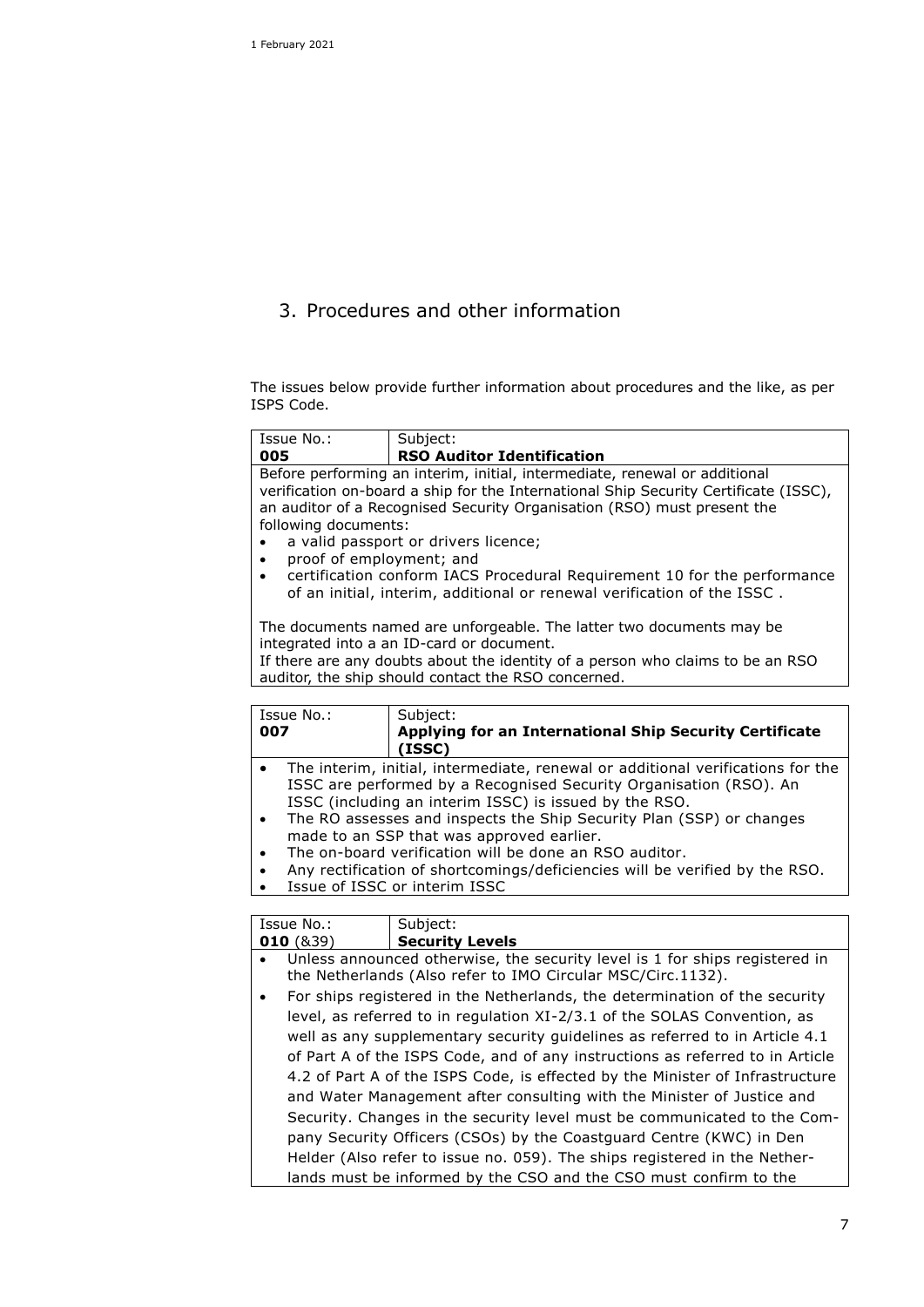Coastguard Centre (KWC) that the ships concerned have changed their security level.

| Issue No.:<br>Subject: |          |                                                                                                                                              |
|------------------------|----------|----------------------------------------------------------------------------------------------------------------------------------------------|
| 033                    |          | Use of Declaration of Security (DoS)                                                                                                         |
| ٠                      |          | Paragraphs 11 to 17 of IMO Circular MSC/Circ.1132 apply to ships that sail                                                                   |
|                        |          | under the Netherlands flag and to which the ISPS Code applies.                                                                               |
|                        |          | See issue no. 019 for the DoS retention time.                                                                                                |
|                        |          |                                                                                                                                              |
| Issue No.:             |          | Subject:                                                                                                                                     |
| 035                    |          | An RSO finds shortcomings during an                                                                                                          |
|                        |          | interim, initial, intermediate, or renewal                                                                                                   |
|                        |          | verification for the International Ship                                                                                                      |
|                        |          | <b>Security Certificate (ISSC)</b>                                                                                                           |
|                        |          | If an RSO auditor determines that the ship does not comply with the rele-                                                                    |
|                        |          | vant provisions of Chapter XI-2 of the SOLAS Convention or the manda-                                                                        |
|                        |          | tory parts of the ISPS Code during an initial, intermediate, interim, or re-                                                                 |
|                        |          | newal verification for the International Ship Security Certificate (ISSC),                                                                   |
|                        |          | then the following action is to be taken:                                                                                                    |
| 1.                     |          | As the initial and renewal audit requires full compliance the Non-com-                                                                       |
|                        |          | pliances need to be rectified to the satisfaction of the RSO before the                                                                      |
| ISSC will be issued.   |          |                                                                                                                                              |
| 2.                     |          | For interim and intermediate audits: To reach the required security                                                                          |
|                        |          | level with alternative measures in the short term, the CSO and/or SSO                                                                        |
|                        |          | must propose alternative measures of a temporary nature. They must                                                                           |
|                        |          | be presented to the RSO for approval. The RSO assesses the alterna-                                                                          |
|                        |          | tive measures and the CSO and/or SSO implements the temporary                                                                                |
|                        |          | measures. To achieve and maintain the security level with structural<br>measures for the long term, the CSO and/or SSO draft an action plan, |
|                        |          | including a time schedule, and present this to the RSO for approval.                                                                         |
|                        |          | The RSO assesses the permanent measures and the CSO and/or SSO                                                                               |
|                        |          | implements them as permanent measures and informs the RSO about                                                                              |
| them.                  |          |                                                                                                                                              |
|                        |          | The RSO reports the shortcoming found to the Inspectorate pursuant to                                                                        |
|                        |          | Article 5.5 of the agreement between the Netherlands and the RSOs, as                                                                        |
|                        |          | referred to in Article 3 of the Regeling erkende organisaties Schepenwet                                                                     |
|                        |          | (Recognised Organisations Shipping Act Regulation).                                                                                          |
|                        |          | The CSO is responsible for the performance of alternative measures of a                                                                      |
|                        |          | temporary nature, the approved action plan and the performance of per-                                                                       |
| manent measures.       |          |                                                                                                                                              |
|                        |          | The ISSC can be revoked if the accepted actions by the RSO are not im-                                                                       |
|                        |          | plemented or the non-conformities become overdue. Besides the Inspec-                                                                        |
|                        |          | torate, the RSO also has this authority from 1 August 2006. The RSO re-                                                                      |
|                        |          | ports any invalidation of the ISSC the Inspectorate.                                                                                         |
|                        |          |                                                                                                                                              |
| Issue No.:             |          | Subject:                                                                                                                                     |
| 037                    |          | <b>Residence of the CSO</b>                                                                                                                  |
|                        |          | The CSO may be domiciled outside the Netherlands.                                                                                            |
|                        |          |                                                                                                                                              |
| Issue No.:             | Subject: |                                                                                                                                              |
| 048                    |          | <b>Application for Continuous Synopsis Record</b>                                                                                            |
|                        |          |                                                                                                                                              |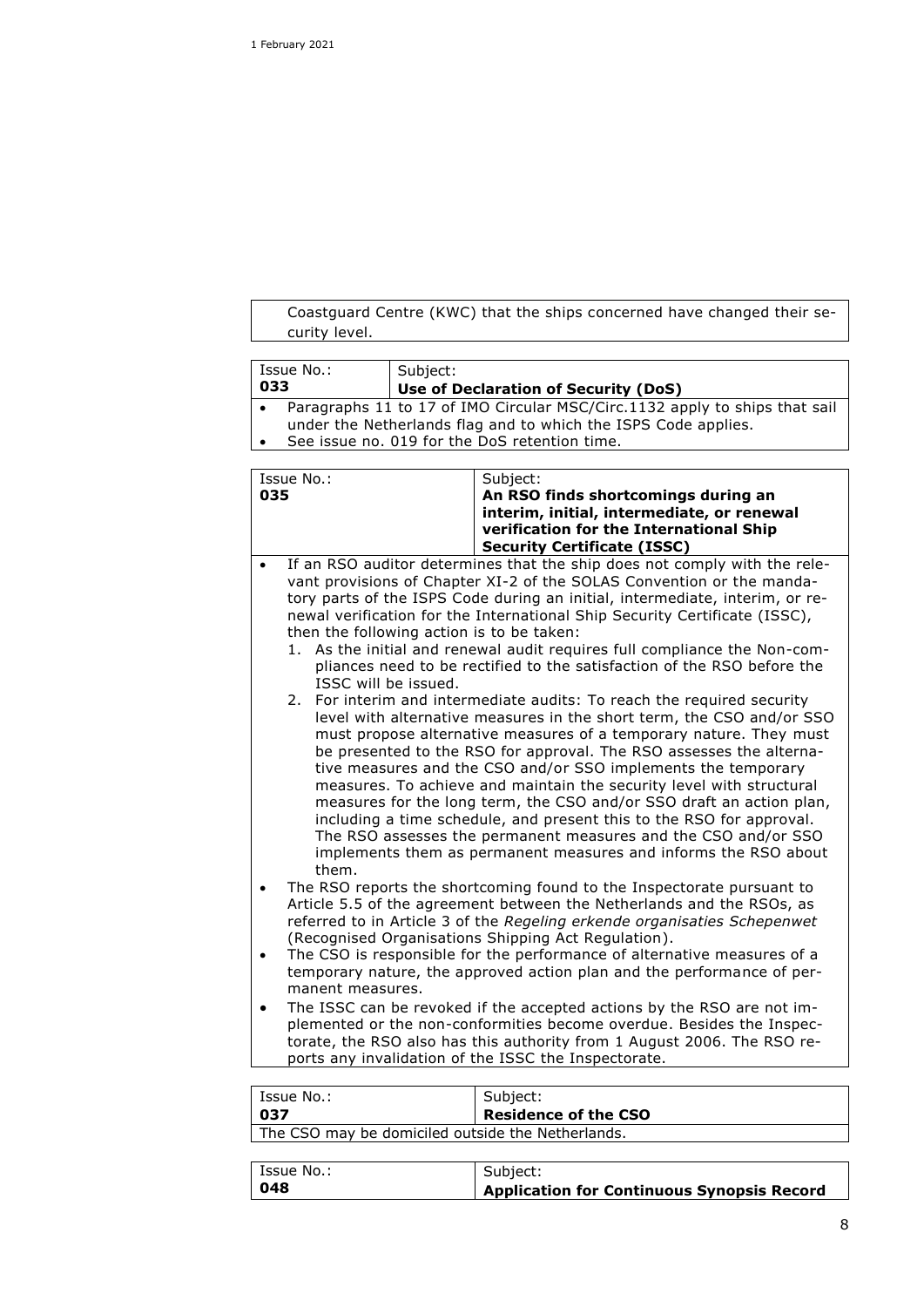|                                                                             | (CSR)                                                                       |  |  |
|-----------------------------------------------------------------------------|-----------------------------------------------------------------------------|--|--|
|                                                                             | With the exception of the ships indicated in SOLAS regulation I/3, a Con-   |  |  |
|                                                                             | tinuous Synopsis Record (CSR) may be issued for each ship to which          |  |  |
|                                                                             | chapter I of the SOLAS Convention applies. A CSR application form is        |  |  |
|                                                                             | available from the website of the Inspectorate.                             |  |  |
|                                                                             | This application form can also be used for flagging out (signing out of the |  |  |
| Netherlands registry).                                                      |                                                                             |  |  |
|                                                                             | The Inspectorate issues a CSR document based on a model form drafted        |  |  |
|                                                                             | by the IMO (IMO resolution A.959(23) as amended with the IMO Circular       |  |  |
|                                                                             | MSC.198(80)).                                                               |  |  |
|                                                                             | The original CSR documents (comprising form 1, 2 and 3) must be kept        |  |  |
| on-board for as long as the ship is in service.                             |                                                                             |  |  |
| If an existing ship is registered in the Netherlands, and the previous flag |                                                                             |  |  |
| State does not send the previous CSR document on time, then the ILT will    |                                                                             |  |  |
| issue a new CSR according to the instructions of the IMO Resolution         |                                                                             |  |  |
| A.959(23) as amended with IMO Circular MSC.198(80).                         |                                                                             |  |  |
|                                                                             |                                                                             |  |  |
| Issue No.:<br>Subject:                                                      |                                                                             |  |  |

| Issue No.:                                                                 | Subject:                                           |  |
|----------------------------------------------------------------------------|----------------------------------------------------|--|
| 049                                                                        | Ships registered in Curaçao, Aruba or Sint Maarten |  |
| Please contact the maritime authorities in Curaçao, Aruba or Sint Maarten. |                                                    |  |
| https://english.ilent.nl/themes/s/security/contact-details-ship-security   |                                                    |  |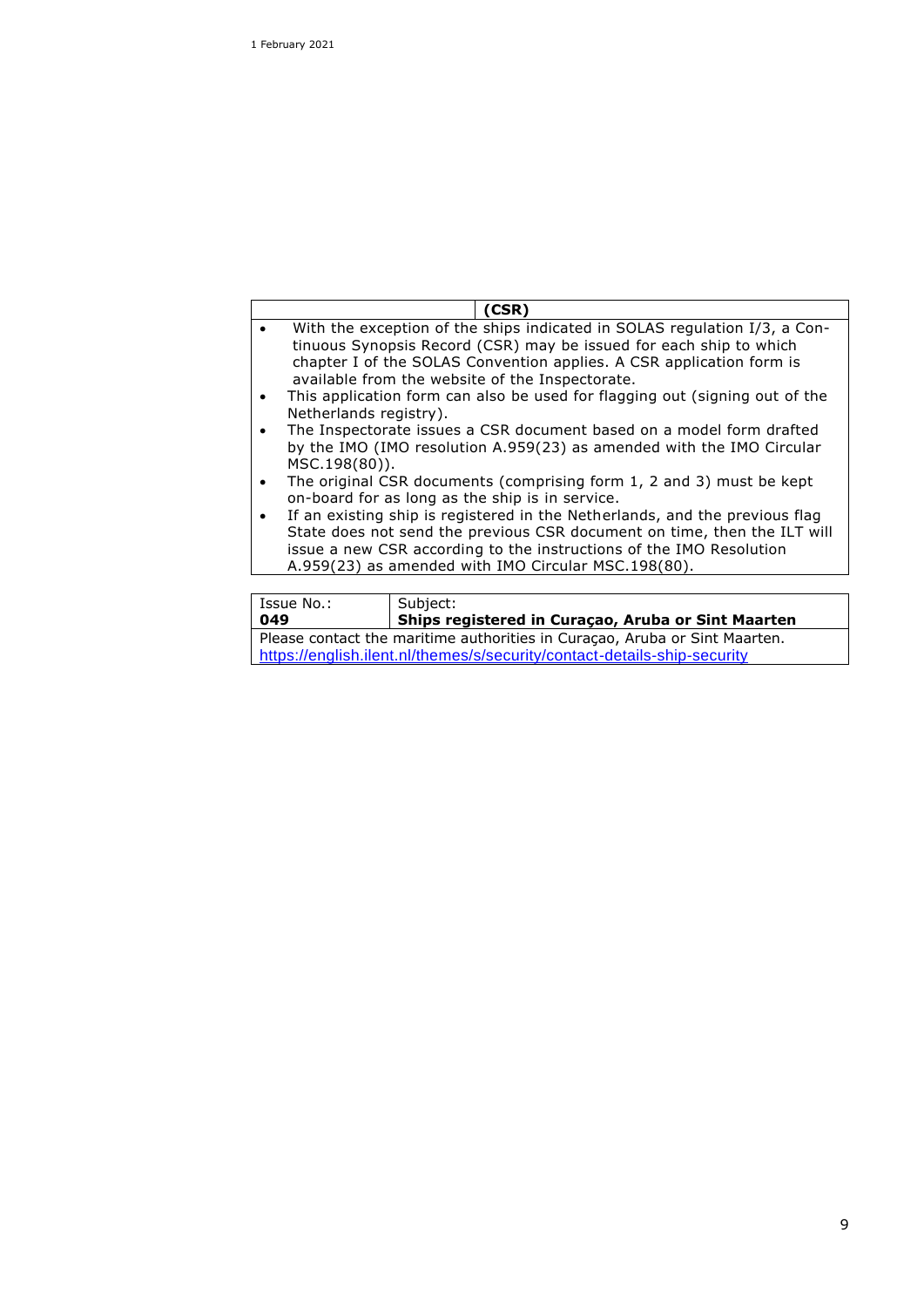|                                | Issue No.:<br>055 & 036     | Subject:<br><b>Ship Security Alert System (SSAS)</b>                                                                        |
|--------------------------------|-----------------------------|-----------------------------------------------------------------------------------------------------------------------------|
|                                |                             | Each ship to which SOLAS Chapter XI-2 applies is fitted with a Ship Security                                                |
|                                |                             | Alert System (SSAS) pursuant to regulation 6 of SOLAS Chapter XI-2.                                                         |
| $\bullet$                      |                             | Relevant documentation regarding the requirements of a SSAS:                                                                |
|                                | <b>ISPS Code</b><br>$\circ$ |                                                                                                                             |
|                                | $\circ$                     | SOLAS Chapter XI-2, regulation 6                                                                                            |
|                                | $\circ$                     | IMO resolutions MSC.136(76) and MSC.147(77)                                                                                 |
|                                | $\circ$                     | IMO Circulars MSC/Circ.1072 (IMO Circular MSC/Circ.1073 may also<br>be relevant)                                            |
|                                |                             | If uncertainty or inconsistency exists regarding the applicability of IMO resolu-                                           |
|                                |                             | tion MSC.147(77) (Revised performance standards for ship security alert sys-                                                |
|                                |                             | tems IMO resolution MSC.136(76) (Performance standards for a ship security                                                  |
|                                |                             | alert system)), then the latter prevails.                                                                                   |
|                                |                             |                                                                                                                             |
|                                |                             | <b>SSAS operational requirements:</b>                                                                                       |
| $\bullet$                      |                             | The Inspectorate will not issue any type approval for SSAS.                                                                 |
| $\bullet$<br>$\qquad \qquad -$ |                             | An SSAS is operationally tested according to:<br>IACS Procedural Requirement no. 24, paragraphs 2.25, 4.5, 4,6, 6.1, 6.4,   |
|                                | $6.5$ and $7$ , and         |                                                                                                                             |
| $\qquad \qquad -$              |                             | IACS Unified Interpretation SC 194,                                                                                         |
|                                |                             | taking into account the following clarification regarding operational test-                                                 |
|                                | ing:                        |                                                                                                                             |
|                                | $\circ$                     | the SSAS must be disconnected from the GMDSS system if opera-                                                               |
|                                |                             | tionally testing the SSAS is not possible during the initial survey of                                                      |
|                                |                             | a SSAS that is connected to the GMDSS system, which complies<br>with the regulations of SOLAS Chapter IV;                   |
|                                | $\circ$                     | when operationally testing a SSAS, the radio technician who per-                                                            |
|                                |                             | forms the test will not access the SSP, but limit himself to the                                                            |
|                                | SSAS;                       |                                                                                                                             |
|                                | $\circ$                     | an SSAS complies with the performance standard IEC60945 and                                                                 |
|                                |                             | the relevant specifications regarding radio communications as con-                                                          |
|                                |                             | tained in the Radio Regulations and relating to the International                                                           |
|                                |                             | Convention regarding Telecommunications (ITU).<br>During each operational test of the SSAS, the SSO, or a qualified and au- |
| $\bullet$                      |                             | thorised substitute, must be present to explain the operation of the SSAS.                                                  |
| $\bullet$                      |                             | The CSO is responsible for informing recipients (e.g. the Coastguard Cen-                                                   |
|                                |                             | tre) of test messages on time and the correct confirmation of test mes-                                                     |
|                                | sage receipt.               |                                                                                                                             |
| ٠                              |                             | If it is established that the SSAS does not comply with the requirements                                                    |
|                                |                             | as named in SOLAS regulation XI-6, then:                                                                                    |
|                                | $\circ$                     | the RSO will report this to the Inspectorate as soon as possible;                                                           |
|                                | $\circ$                     | the company will contact the Inspectorate as soon as possible to<br>find a solution;                                        |
|                                | $\circ$                     | during a radio survey: the safety certificate referred to in Article 5                                                      |
|                                |                             | of the Ships Decree 2004 will be endorsed if the GMDSS system                                                               |
|                                |                             | functions correctly.                                                                                                        |
|                                |                             | In the event that the RSO auditor does not find any SSAS operational test                                                   |
|                                |                             | results during an interim, initial, intermediate, additional or renewal verifi-                                             |
|                                |                             | cation audit for the International Ship Security Certificate (ISSC), then,                                                  |
|                                |                             | before the audit is finished:                                                                                               |
|                                | $\circ$                     | the SSO must perform an operational test of the SSAS and log a                                                              |
|                                |                             | report there off.;                                                                                                          |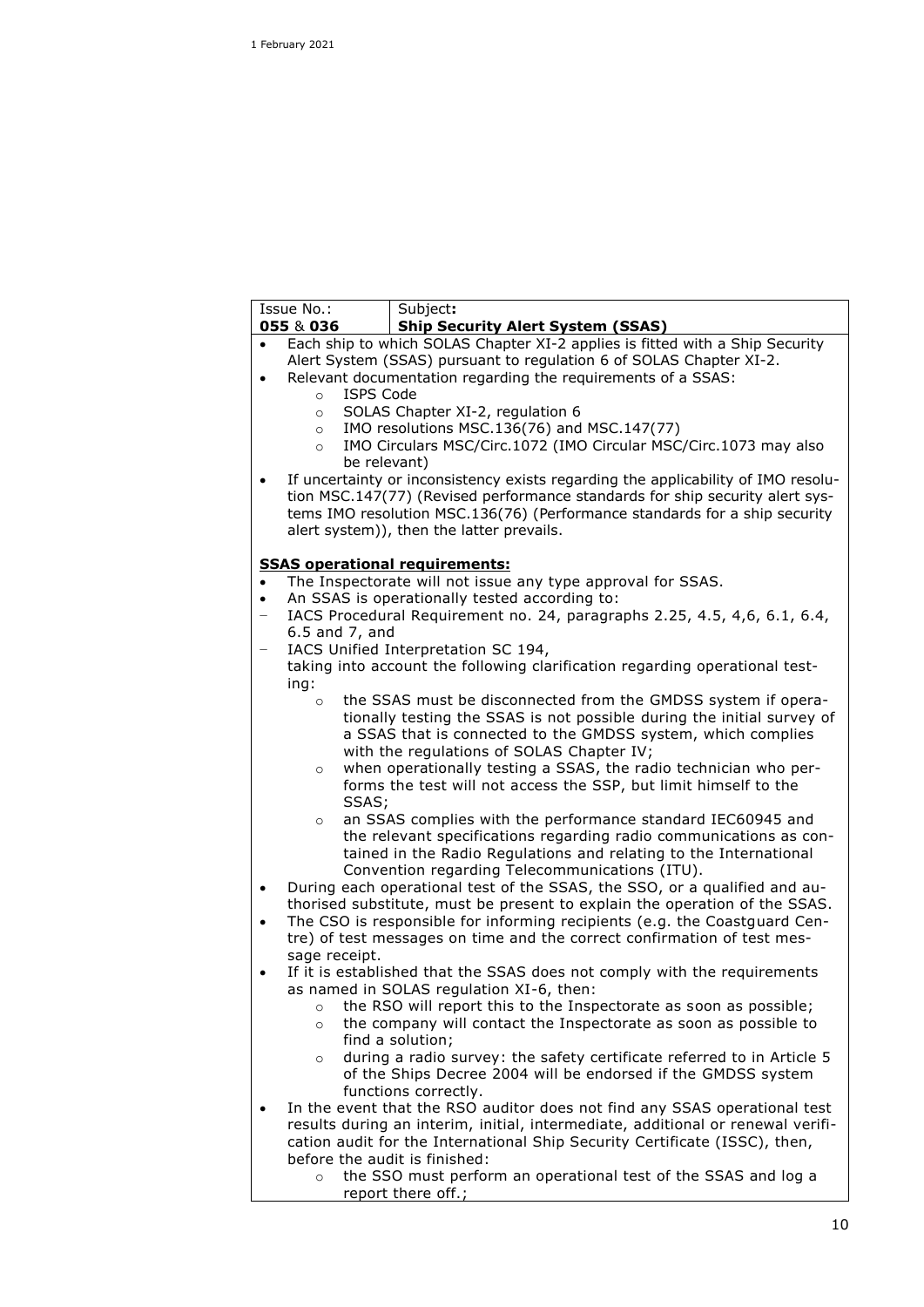o a certified radio technician must perform an operational test and log a report that the SSAS complies with SOLAS regulation XI-2/6 and forms a part of a GMDSS system that complies with the regulations of SOLAS Chapter IV.

| Issue No.:                                                                                                                                                                                                                                                                                                                                                                                                                                                                                                                                                                                                                                         | Subject:                                                                                                                                                                                                                                                                                                                                                                                                                                                                                                                                                                                                                                                   |
|----------------------------------------------------------------------------------------------------------------------------------------------------------------------------------------------------------------------------------------------------------------------------------------------------------------------------------------------------------------------------------------------------------------------------------------------------------------------------------------------------------------------------------------------------------------------------------------------------------------------------------------------------|------------------------------------------------------------------------------------------------------------------------------------------------------------------------------------------------------------------------------------------------------------------------------------------------------------------------------------------------------------------------------------------------------------------------------------------------------------------------------------------------------------------------------------------------------------------------------------------------------------------------------------------------------------|
| 057(829)                                                                                                                                                                                                                                                                                                                                                                                                                                                                                                                                                                                                                                           | "Green Stamp" Ships                                                                                                                                                                                                                                                                                                                                                                                                                                                                                                                                                                                                                                        |
| MSC/Circ.1157).<br>Measurement of Ships 1969.                                                                                                                                                                                                                                                                                                                                                                                                                                                                                                                                                                                                      | Ships having a declaration based on IMO resolution A.791(19) regarding the<br>application of the International Convention on Tonnage Measurement of Ships<br>1969 on existing ships with a gross register tonnage (GRT) of less than 500<br>tons ("Green Stamp" ships), are <b>NOT</b> necessarily exempted from the obliga-<br>tion of having an International Ship Security Certificate (ISSC) (IMO Circular<br>The criterion to decide whether a ship should comply with the regulations of<br>SOLAS Chapter XI-2 and Part A of the ISPS Code is the gross tonnage of a<br>ship that is determined according to the International Convention on Tonnage |
|                                                                                                                                                                                                                                                                                                                                                                                                                                                                                                                                                                                                                                                    |                                                                                                                                                                                                                                                                                                                                                                                                                                                                                                                                                                                                                                                            |
| Issue No.:                                                                                                                                                                                                                                                                                                                                                                                                                                                                                                                                                                                                                                         | Subject:                                                                                                                                                                                                                                                                                                                                                                                                                                                                                                                                                                                                                                                   |
| 059                                                                                                                                                                                                                                                                                                                                                                                                                                                                                                                                                                                                                                                | <b>CSO contact details</b>                                                                                                                                                                                                                                                                                                                                                                                                                                                                                                                                                                                                                                 |
| following particulars are required:<br>Work telephone number(s) of CSO(s);<br>$\bullet$<br>Mobile telephone number(s) of CSO(s) (24 hours);<br>$\bullet$<br>Home telephone number(s) of CSO(s);<br>$\bullet$<br>Email address(es) of CSO(s) (24 hours);<br>$\bullet$<br>Company's name and address;<br>$\bullet$<br>Company's telephone number;<br>$\bullet$<br>Company's fax number;<br>$\bullet$<br>Other relevant particulars (e.g. substitute CSO(s));<br>$\bullet$<br>Name of relevant ship(s) concerned;<br>$\bullet$<br>Call sign of relevant ship(s) concerned; and<br>$\bullet$<br>IMO number of relevant ship(s) concerned;<br>$\bullet$ | To be able to contact Netherlands registered ships with regard to a change in the<br>security level, or other instructions in the scope of security, the Dutch authorities<br>must have the contact details and an as complete as possible overview of all<br>Company Security Officers (CSOs) of the ships registered in the Netherlands. The<br>CSO's name (all CSO's names if more than one CSO in one company)                                                                                                                                                                                                                                         |
| The Inspectorate manages this data and ensures its availability to the Coast-<br>guard Centre. Changes may be made by using the form "Aanmelden/Wijzigen<br>Gegevens Company Security Officer (CSO)" ('Register/Change Company Secu-<br>rity Officer Contact Details'). This form can be found on the ILT website:<br>https://english.ilent.nl/themes/f/forms-merchant-shipping/docu-<br>ments/forms/2016/12/22/form-report-change-contact-details-company-security-<br>officer-cso                                                                                                                                                                |                                                                                                                                                                                                                                                                                                                                                                                                                                                                                                                                                                                                                                                            |
| Changes can also be sent:<br>By post: ILT<br>Postbus 16191<br>2500 BD The Hague, The Netherlands<br>By e-mail: csodata@ilent.nl                                                                                                                                                                                                                                                                                                                                                                                                                                                                                                                    |                                                                                                                                                                                                                                                                                                                                                                                                                                                                                                                                                                                                                                                            |

**PLEASE NOTIFY THE INSPECTORATE OF ANY CHANGES IN GOOD TIME!**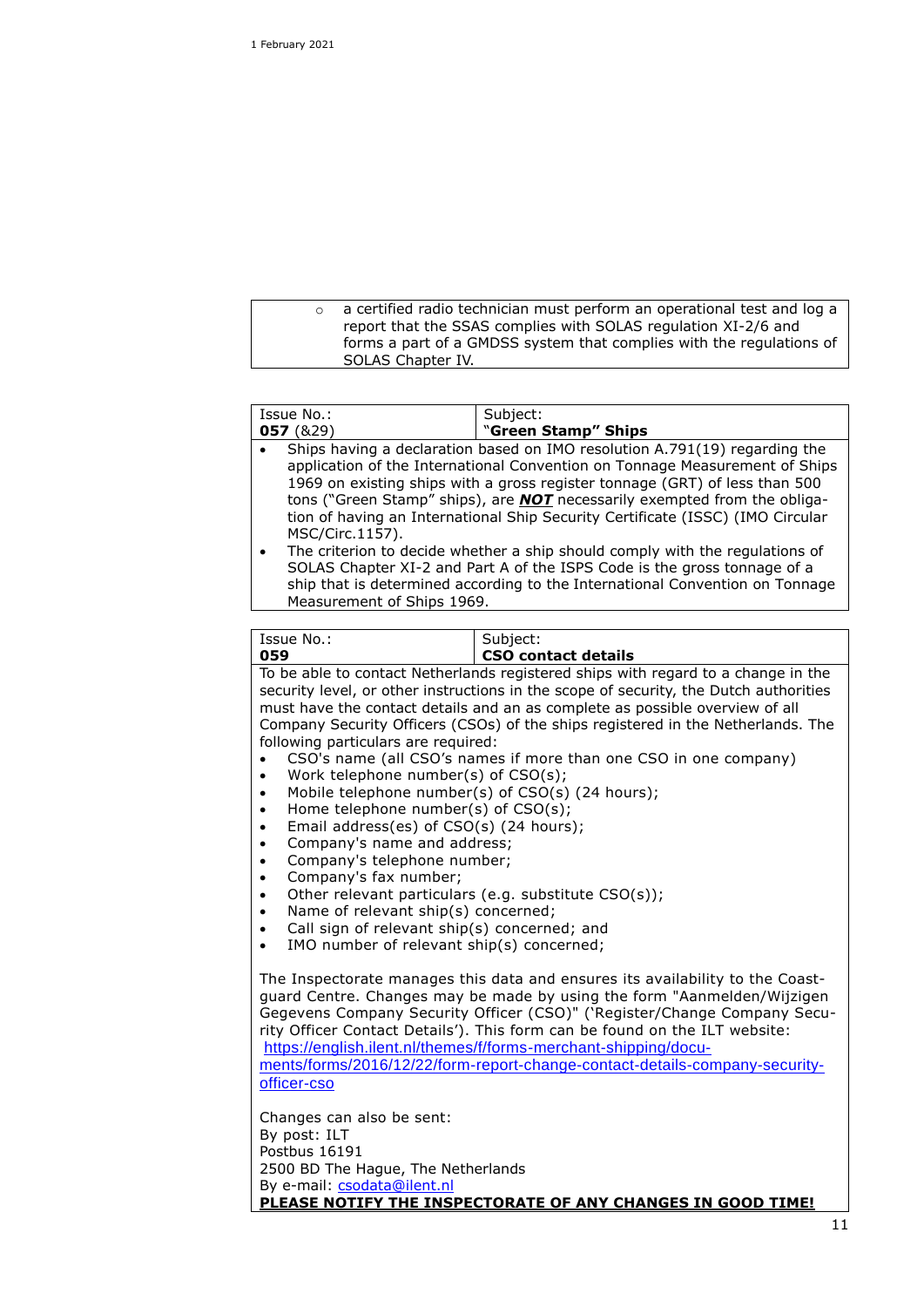## 4. Ministerial Regulations

The following issues have been laid down and published in ministerial regulations. Reference is made to the relevant ministerial regulation per subject.

| Issue No.:                                                                                | Subject:                                                                                                                                                                                                                                           |
|-------------------------------------------------------------------------------------------|----------------------------------------------------------------------------------------------------------------------------------------------------------------------------------------------------------------------------------------------------|
| 004 (&046)                                                                                | <b>EU Regulation and Interpretations</b>                                                                                                                                                                                                           |
| NeRF or via the Inspectorate's website:<br>https://puc.overheid.nl/nsi/doc/PUC 2318 14/1/ | Ships registered in the Netherlands must comply with Regulation (EC) No.<br>725/2004 (See also Article 31.2 of the Regeling Veiligheid Zeeschepen (Seagoing<br>Ships' Safety Regulation). The definitive version of the regulation can be found in |
|                                                                                           |                                                                                                                                                                                                                                                    |

The Dutch interpretation of the provisions of Regulation (EC) No. 725/2004, the ISPS Code and SOLAS Chapter XI-2 prevails over a differing interpretation of a RSO. If a dispute arises between a shipowner and a RSO that cannot be resolved between them, then one can contact the Inspectorate (+31 (0)88 489 0000/24 hours). The findings of the RSO will be considered by the Inspectorate as advice.

| Issue No.:<br>014                                                                                                                                                                                                                                                                                                                                                                                                                                                                                            | Subject:<br><b>Certification of the Ship Security Officer</b><br>(SSO) |  |
|--------------------------------------------------------------------------------------------------------------------------------------------------------------------------------------------------------------------------------------------------------------------------------------------------------------------------------------------------------------------------------------------------------------------------------------------------------------------------------------------------------------|------------------------------------------------------------------------|--|
| See Regeling Zeevarenden (Seafarers Regulation), as published in the<br>Government Gazette of 2 May 2014, no. 11484:                                                                                                                                                                                                                                                                                                                                                                                         |                                                                        |  |
| Article 8.38: Before a Ships Security Officer (SSO) certificate can be issued:<br>the applicant must satisfy regulation VI/5, paragraph 1.1, of the Annex to the<br>a.<br>International Convention on Standards of Training, Certification and Watch-<br>keeping for Seafarers (STCW), and;<br>the applicant must have successfully concluded a course and training recog-<br>b.<br>nised by Our Minister that complies with section A-VI/5, paragraphs 1 to 4, of                                           |                                                                        |  |
| the STCW Code.<br>Article 41, paragraph 1, of the Maritime Crews (Merchant Marine and Sailing<br>Ships) Decree:<br>"Crew members that are appointed as a Ship Security Officer (SSO) must have a<br>Ship Security Officer Certificate."                                                                                                                                                                                                                                                                      |                                                                        |  |
| Non-Dutch SSOs are Ship Security Officers according to Article 8.38, if the SSO<br>acquired his/her certificate in a country with which the Netherlands has concluded<br>a bilateral agreement regarding mutual recognition of courses and training. The<br>countries with which the Netherlands has concluded a bilateral agreement can be<br>seen on the website:<br>https://english.ilent.nl/themes/m/merchant-shipping-<br>crew/documents/publications/2015/03/02/memberstates-with-bilateral-agreement- |                                                                        |  |
| on-training<br>RSOs monitor this for on-board verification and SSP approval.                                                                                                                                                                                                                                                                                                                                                                                                                                 |                                                                        |  |
| Certificate applications can be submitted to the bodies specified therein.                                                                                                                                                                                                                                                                                                                                                                                                                                   |                                                                        |  |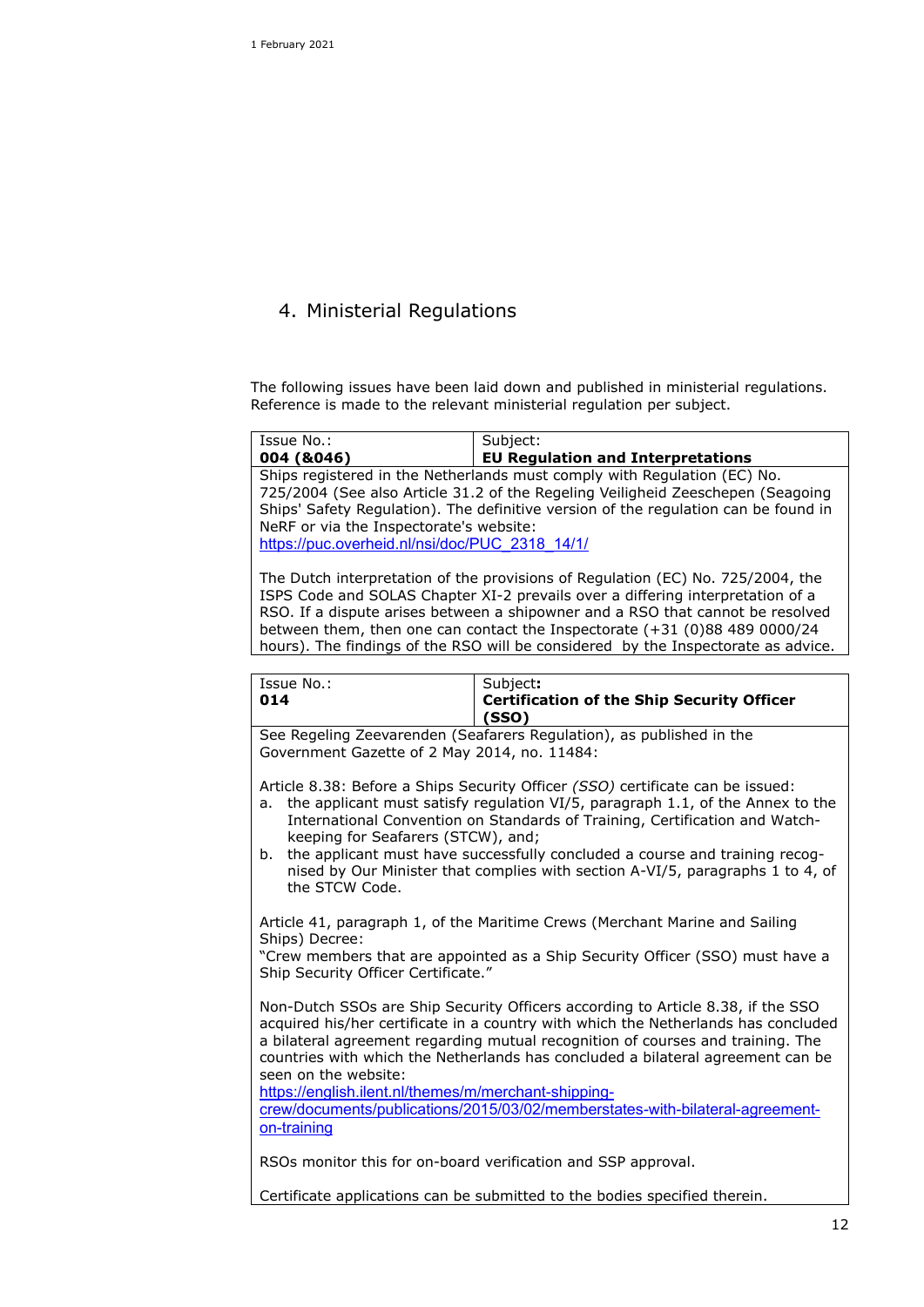| Issue No.: | Subject:                                                                     |
|------------|------------------------------------------------------------------------------|
|            | 019 ( $\&$ 20 $\&$ 51)   Records and Declaration of Security (DoS) retention |
|            | period                                                                       |

#### **Records retention time**

All records specified in paragraph 10.1 of Annex 2 of EC regulation 725/2004 and Part A of the ISPS Code shall be kept on-board for a minimum period of 3 years, pursuant to Article 31.3 of the Seagoing Ships Safety Regulation.

#### **DoS retention time**

A DoS must be retained for a minimum of 3 months, or for as long as needed to cover the period of the last 10 calls at Port Facilities , in accordance with Article 31.3 of the Seagoing Ships Safety Regulation (see also IMO Circular MSC/Circ.1132, paragraph 17).

| Issue No.:                          | Subiect:                                                 |  |
|-------------------------------------|----------------------------------------------------------|--|
| 031 (&40)                           | <b>Security alerts from a Ship Security Alert System</b> |  |
|                                     | (SSAS) and national contact point                        |  |
| Ships registered in the Netherlands |                                                          |  |

#### Security alerts from a SSAS of a ship registered in the Netherlands must be transmitted (possibly via the CSO) to the Netherlands Coastguard Centre in Den Helder.

- Phone number:  $+31$  (0)900 0111
- Fax number +31 (0)223 658 358 (24/7)
- Email address: [ccc@kustwacht.nl](mailto:ccc@kustwacht.nl)

The Netherlands Coastguard Centre CANNOT guarantee fast and efficient processing of security alerts from an SSAS that are sent by e-mail. (see Article 31.1 of the Seagoing Ships Safety Regulation)

#### **Ships of which the SSAS is not functioning properly**:

In this case, a security alert from a ship registered in the Netherlands can be communicated as follows:

- The ship can notify its shipping company/CSO (or Dirkzwager),
- The shipping company/CSO (or Dirkzwager) then contacts the Departmental Crisis Coordination Centre (DCC) of the Ministry of Infrastructure and Water Management.

Telephone numbers of the DCC:

- General number: +31-(0)88 797 0222
- The emergency number is: +31-(0)800 351 8700 (24/7)

#### **Contact point**

Regulation XI-2/7.2 makes it mandatory to appoint a contact point, to which ships in the (proximity) of the territorial sea of a State can turn for advice or assistance in the field of security or to which those ships can report any concerns regarding security-related issues. In both cases, the Coastguard Centre was chosen, which institution is also responsible for outgoing message traffic tasks in the field of security. (see explanatory notes to Art. 31 of the Seagoing Ships Safety Regulation, as published in the Government Gazette of 23 December 2004, no. 248).

| Issue No.: | Subiect:                                                                         |
|------------|----------------------------------------------------------------------------------|
| 052        | Recognised Security Organisations (RSOs)                                         |
|            | In the agreement between the Netherlands and the RSOs, as referred to in Article |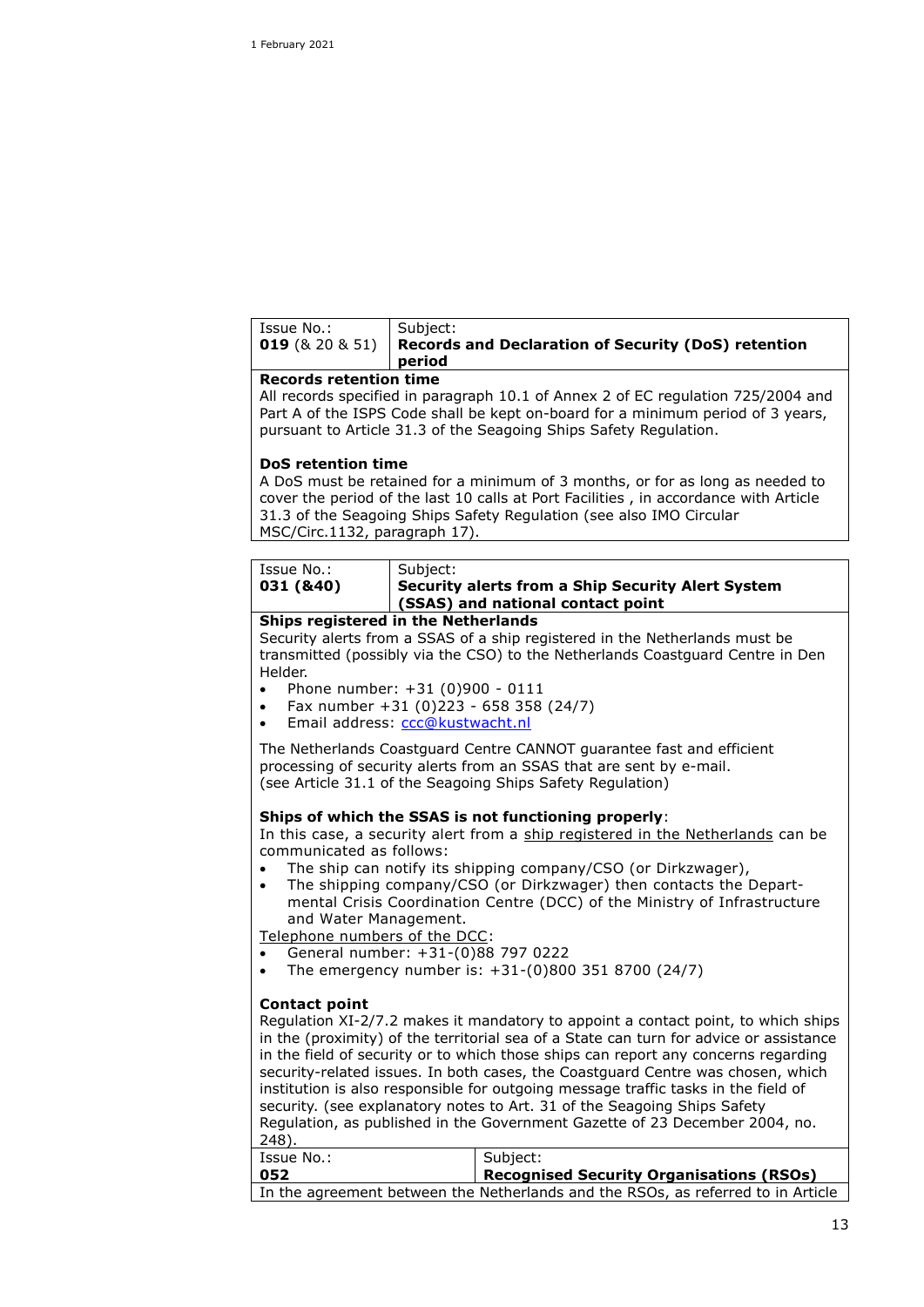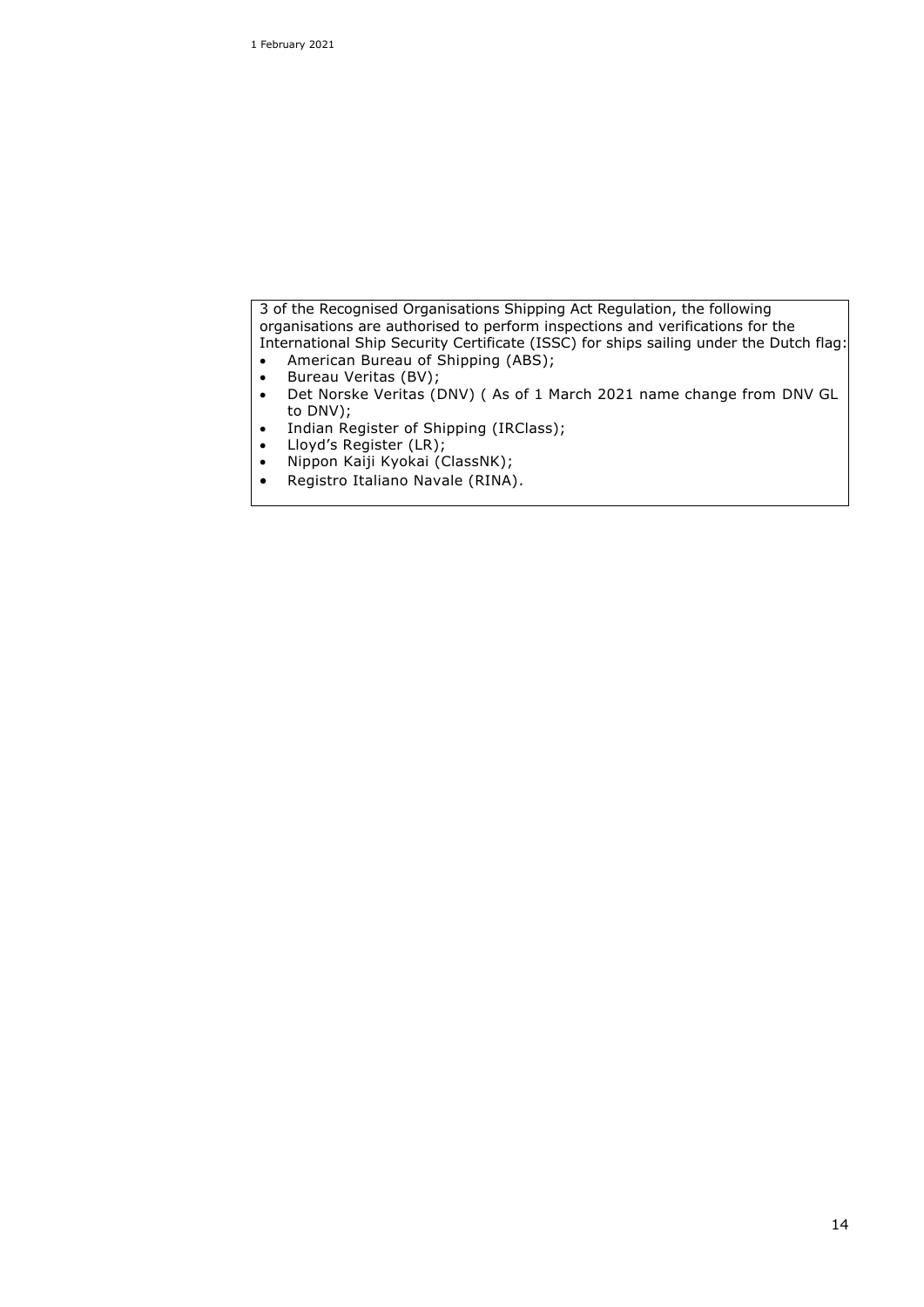# 5. Policy Rules

The national policy rules regarding ship security measures against terrorism, piracy, criminality and vandalism are contained in Article 2 to Article 2.9 of the Marine Shipping Safety Policy Rules and they apply to ships sailing under the Dutch flag and to which the regulations of SOLAS Chapter XI-2, the ISPS Code and Regulation EC/725/2004 apply.

The Marine Shipping Safety Policy Rules (Dutch: Beleidsregel veiligheid zeeschepen) can be found at: [https://puc.overheid.nl/nsi/doc/PUC\\_2047\\_14/1/](https://puc.overheid.nl/nsi/doc/PUC_2047_14/1/)

| Issue No.:                                                                                                                                                                                                                                                                                                                                                                        | Subject:                                                                        |  |  |
|-----------------------------------------------------------------------------------------------------------------------------------------------------------------------------------------------------------------------------------------------------------------------------------------------------------------------------------------------------------------------------------|---------------------------------------------------------------------------------|--|--|
| 013                                                                                                                                                                                                                                                                                                                                                                               | Amendments to the approval of SSP / Security                                    |  |  |
|                                                                                                                                                                                                                                                                                                                                                                                   | equipment                                                                       |  |  |
| Also refer to Article 2.3 of the Marine Shipping Safety Policy Rules (in NeRF).<br>Changes to approved procedures, SSPs and Security Equipment that influence a<br>ship's security performance must be reported to the RSO before they are<br>implemented. The RSO will decide what procedure must be followed per case,<br>based on the guidelines provided by the Inspectorate. |                                                                                 |  |  |
|                                                                                                                                                                                                                                                                                                                                                                                   | https://english.ilent.nl/themes/s/security/documents/publications/2006/07/26/ch |  |  |
| anges-tot-ship-security-plans                                                                                                                                                                                                                                                                                                                                                     |                                                                                 |  |  |
|                                                                                                                                                                                                                                                                                                                                                                                   |                                                                                 |  |  |
| Issue No.:                                                                                                                                                                                                                                                                                                                                                                        | Subject:                                                                        |  |  |
| 015                                                                                                                                                                                                                                                                                                                                                                               | <b>Company Security Officer (CSO)</b>                                           |  |  |
|                                                                                                                                                                                                                                                                                                                                                                                   | Also refer to Article 2.4 of the Marine Shipping Safety Policy Rules (in NeRF). |  |  |
| The CSO must possess the expertise and skills necessary to correctly perform the                                                                                                                                                                                                                                                                                                  |                                                                                 |  |  |
| tasks specified in ISPS Code, Part A, Art. 11 (ISPS Code, Part A, Art. 13.1). To                                                                                                                                                                                                                                                                                                  |                                                                                 |  |  |
| this end, the CSO must at least be able to prove that he/she has successfully                                                                                                                                                                                                                                                                                                     |                                                                                 |  |  |
| completed training in accordance with ISPS code, Part B, Art. 13.1.                                                                                                                                                                                                                                                                                                               |                                                                                 |  |  |
|                                                                                                                                                                                                                                                                                                                                                                                   |                                                                                 |  |  |
| Issue No.:                                                                                                                                                                                                                                                                                                                                                                        | Subject:                                                                        |  |  |
| 030                                                                                                                                                                                                                                                                                                                                                                               | Internal reviews/ audits of SSP                                                 |  |  |
| Also refer to Article 2.5 of the Marine Shipping Safety Policy Rules (in NeRF).                                                                                                                                                                                                                                                                                                   |                                                                                 |  |  |
|                                                                                                                                                                                                                                                                                                                                                                                   | To comply with ISPS Code, Part B, Art. 1.12 and 9.2.6, the SSP must be          |  |  |

reviewed/audited between two consecutive verifications or re-inspections at least once before an intermediate or renewal verification. The records about these activities shall be maintained.

If experiences gained from, for example, security drills, give cause to do so, the plan must be changed as soon as possible according to the existing procedure (see issue 13).

Actions and measures taken by companies aimed at improving the compliance level and the degree of security awareness on-board their ships are encouraged by the Inspectorate. The annual performance of internal audits can be of assistance in this respect. The "Self Assessment Questionnaire" developed by IMO and the EU can be a useful tool for these audits. This IMO Circular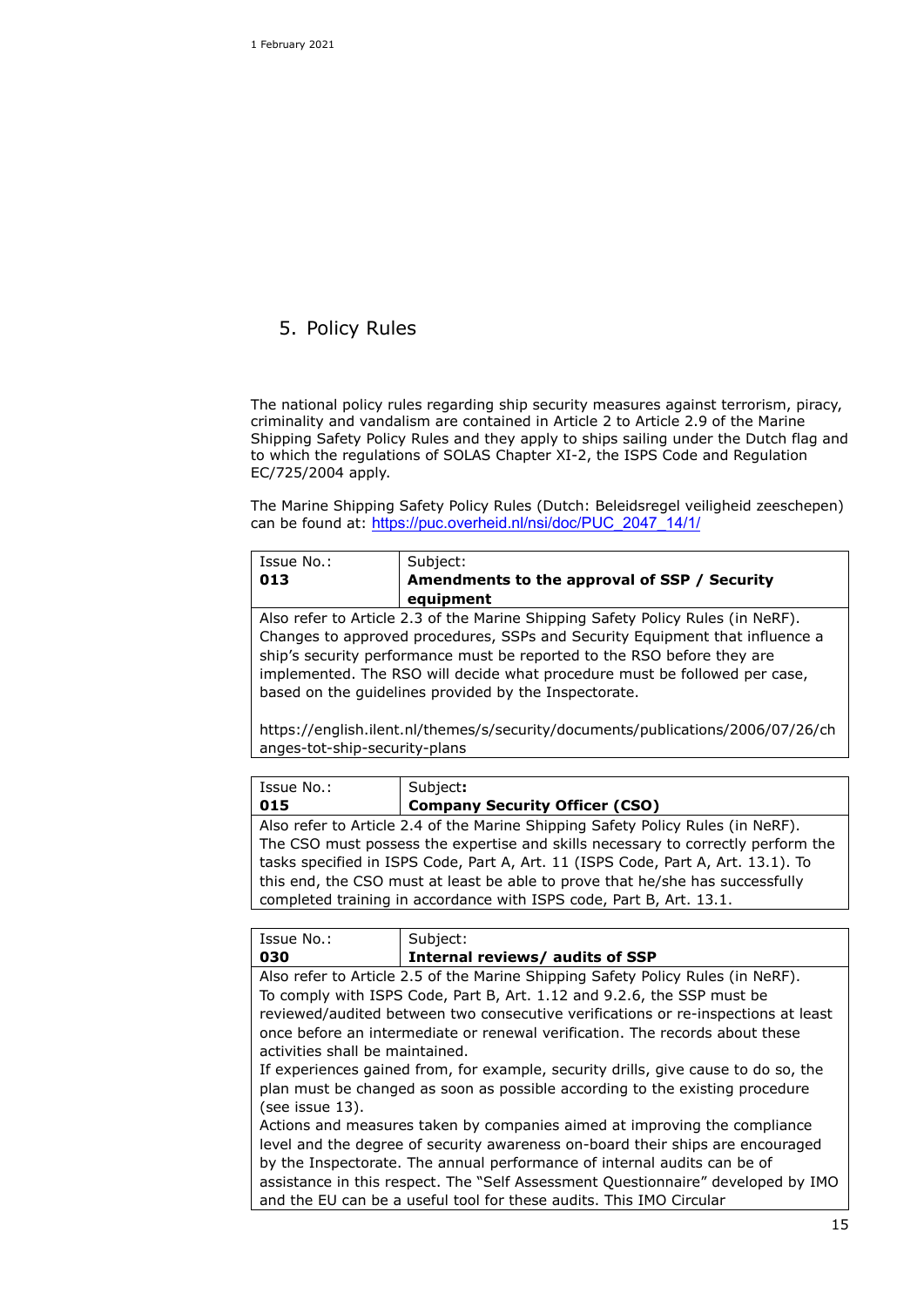(MSC.1/Circ.1217, interim guidance on voluntary self-assessment by companies and company security officers (CSO's) for ship security) can be found via IMO-Docs on [www.imo.org.](http://www.imo.org/)

| Issue No.:                                                                                                                                                        | Subject:                                   |  |
|-------------------------------------------------------------------------------------------------------------------------------------------------------------------|--------------------------------------------|--|
| 034                                                                                                                                                               | Frequency of searches of embarking persons |  |
| Also refer to Article 2.7 of the Marine Shipping Safety Policy Rules (in NeRF).                                                                                   |                                            |  |
| Notwithstanding the obligations of the ship's master to, in accordance with SOLAS                                                                                 |                                            |  |
| XI-2, regulation 8.2, comply with ISPS Code, Part A, Article 9.4.1, and Part B,<br>Article 9.15, the frequency of searching persons wishing to board the ship are |                                            |  |
| determined as follows.                                                                                                                                            |                                            |  |
| By security level:                                                                                                                                                |                                            |  |

Security level 1) As considered necessary by the SSO or the CSO: There are two options: (1) the SSO or CSO performs a risk analysis, after which the frequency determined is noted in the security records, or (2) a fixed frequency is specified in the SSP (e.g. 1 in 10 embarking persons).

Security level 2) at least 1 in 10 embarking persons at random, with a minimum of 1 actual search per port of call.

Security level 3) everyone, all embarking persons.

The above applies, with reference to that stated in SOLAS XI-2, regulation 8.

| Issue No.: | Subject:                                                                       |
|------------|--------------------------------------------------------------------------------|
| 041        | Certification when registering existing ships                                  |
|            | in the Netherlands                                                             |
|            | Ales refer to Article 3.1 of the Marine Chinning Cafety Deliay Dulce (in NoDE) |

Also refer to Article 2.1 of the Marine Shipping Safety Policy Rules (in NeRF). If the company remains the same, the procedure is as follows:

- The SSP must be approved by a RSO appointed by the Netherlands, taking into account the specific Dutch interpretations.
- If the RSO recently approved the SSP for another flag, this RSO can, in principle, suffice with a check limited to specific Dutch interpretations.
- An on-board verification must be performed in accordance with the instructions and interpretations of the NSI . In principle, this can comprise an earlier verification for another flag and an extra verification limited to the specific Dutch requirements.

A long-term certificate can be issued if the above procedure is followed correctly. This applies to both ships flagging in (refers to the process of adding a vessel to the national registry) with and without an ISSC.

If a new company takes control of the ship:

- A CSO must be appointed by the new company.
- This CSO must complete a new SSA and draft a new SSP. The CSO may reuse parts of the old SSP if applicable. However, this does not guarantee certification.
- $\bullet$

If one satisfies the conditions of Article 19.4.2 of Part A of the ISPS Code, an interim certificate may be issued by the RSO for 6 months on the grounds of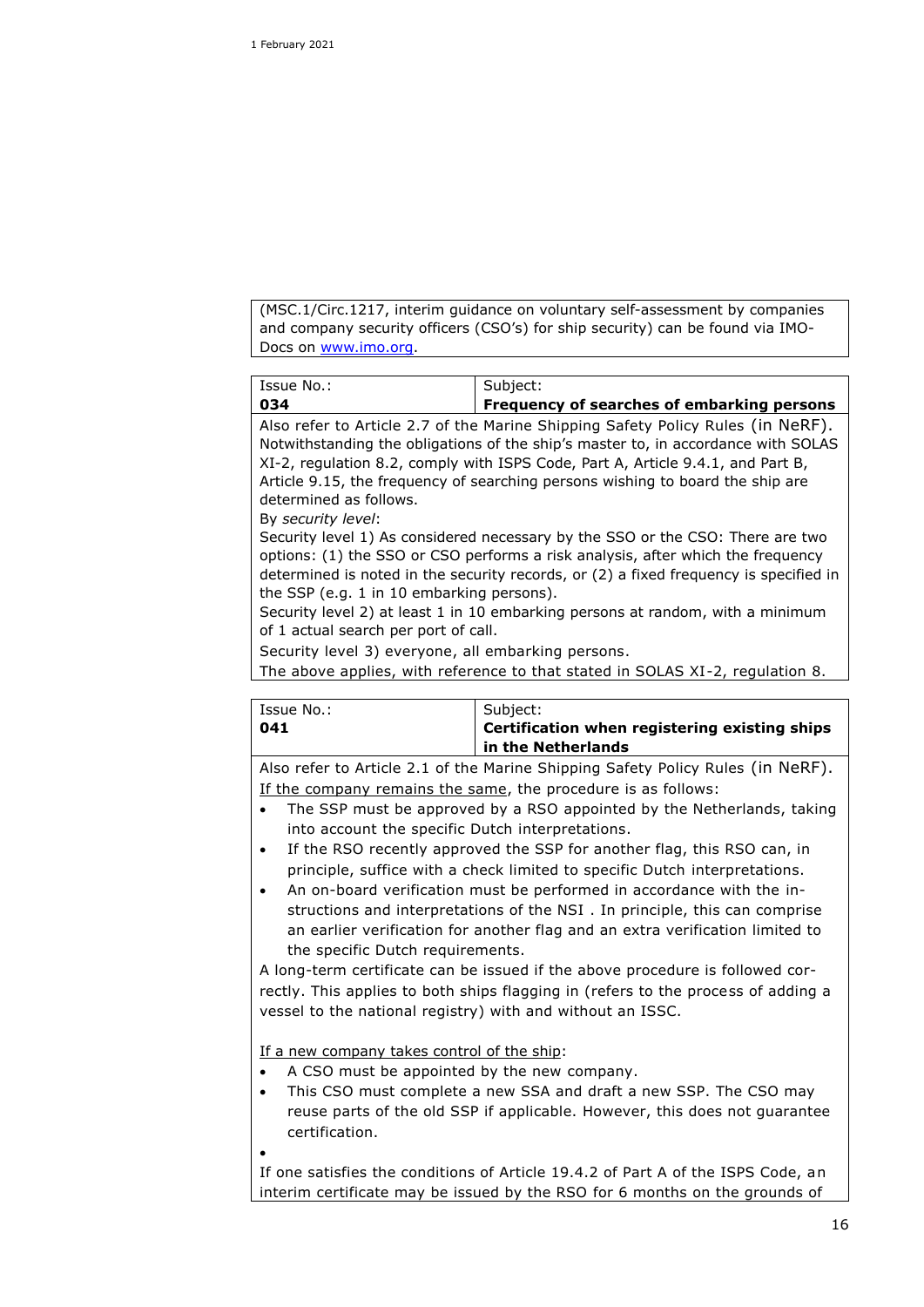Article 19.4.1 of Part A of the ISPS Code if problems arise due to a lack of time owing to flagging in. .

| Issue No.:                                                                       | Subject:                           |  |
|----------------------------------------------------------------------------------|------------------------------------|--|
| 042                                                                              | <b>Certification for new ships</b> |  |
|                                                                                  |                                    |  |
| Also refer to Article 2.2 of the Marine Shipping Safety Policy Rules (in NeRF).  |                                    |  |
| If one satisfies the conditions of Article 19.4.2 of Part A of the ISPS Code, an |                                    |  |
| interim certificate may be issued by the RSO, valid for 6 months, on the         |                                    |  |
| grounds of Article 19.4.1 of Part A of the ISPS Code.                            |                                    |  |
|                                                                                  |                                    |  |

| Issue No.: | Subject:                                    |
|------------|---------------------------------------------|
| 056        | <b>Access control</b>                       |
| . .        | .<br>_ _ _ _<br>.<br>$  -$<br>$\sim$ $\sim$ |

Also refer to Article 2.6 of the Marine Shipping Safety Policy Rules (in NeRF).

- Access control is mandatory under SOLAS security requirements (ISPS A 7.2.2).
- However, the ISPS Code does not state that a "gangway watch" is mandatory.

The access control, does not necessarily means using a "gangway watch". Other options include, for example, a lookout on the bridge or on deck, security cameras or external security personnel. The key point is that someone is always monitoring access to the ship and visitors are approached upon boarding the ship and instructed to identify themselves and indicate the purpose of their visit.

The SSP should reflect the above and the RSOs appointed, who operates on behalf of the Dutch authorities, should only approve plans in accordance with ISPS A 7.2.2. and the EC mandatory sections of ISPS Code part B. If an RSO has approved plans that are not compliant, this situation should be corrected immediately.

In some countries, more stringent requirements based on local legislation apply. The CSO and SSO must take this into account when preparing the voyage.

| Issue No.:                                                             | Subject:                                                                        |  |
|------------------------------------------------------------------------|---------------------------------------------------------------------------------|--|
| 058                                                                    | Contact point to follow up SSAS alerts if the CSO is on-                        |  |
|                                                                        | board                                                                           |  |
| This issue is only relevant for companies where the Company Security   |                                                                                 |  |
| Officer (CSO) is domiciled on-board the ship                           |                                                                                 |  |
|                                                                        | Also refer to Article 2.8 of the Marine Shipping Safety Policy Rules (in NeRF). |  |
|                                                                        | If the Coast Guard Centre receives an alert via a Ship Security Alert Sys-      |  |
| tem (SSAS), it will inform the Departmental Crisis Coordination Centre |                                                                                 |  |
|                                                                        | (DCC) and the CSO will be contacted to obtain further information and es-       |  |

tablish whether or not it concerns a false alert. This is not possible if the

17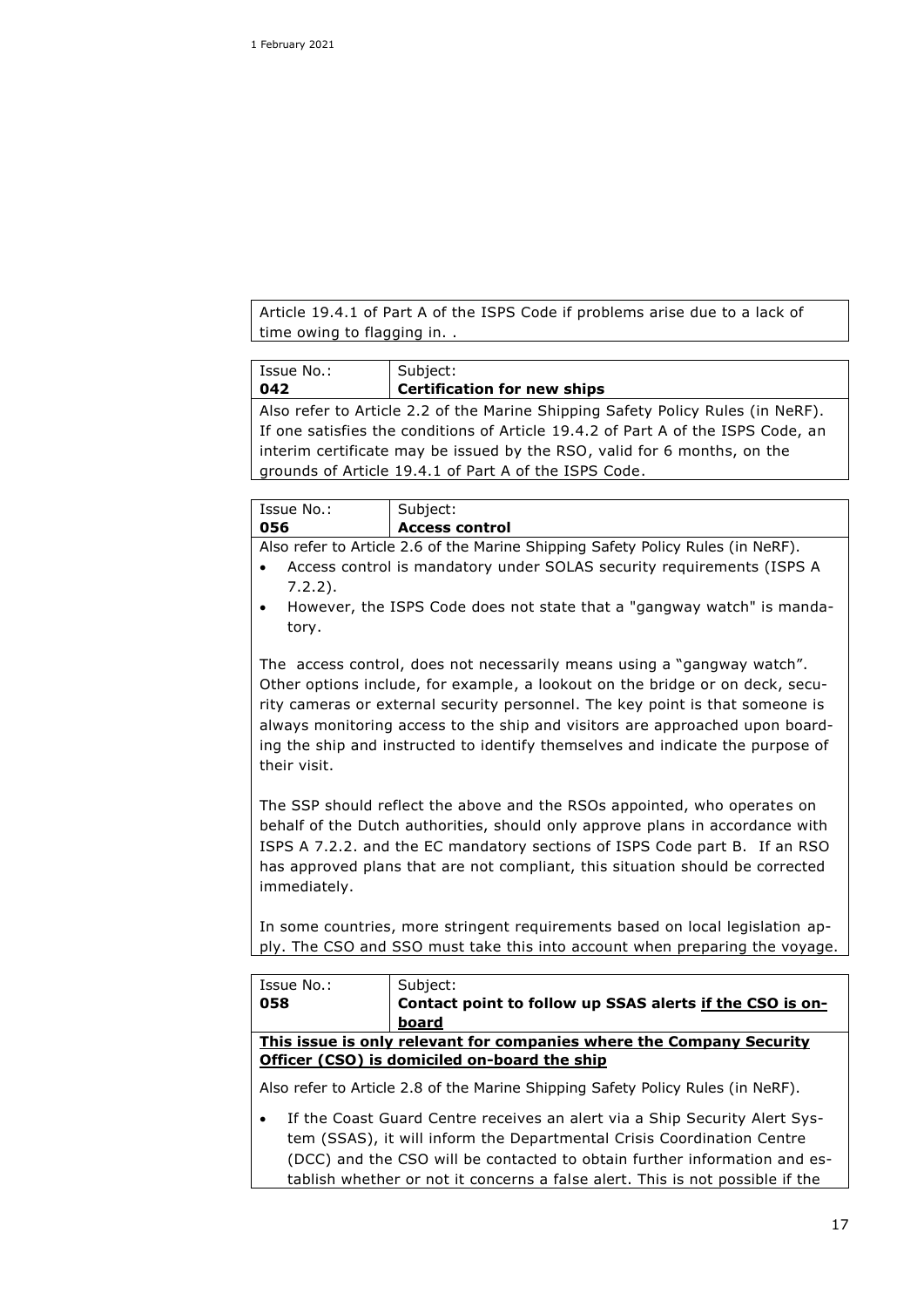CSO is also the ship's master, as it is not the intention that the Dutch authorities contact the ship directly after receiving an SSAS alert (see MSC Circular 1073, particularly Art 2.4.2 of the Annex, concerning the so-called "Covert Alert").

- In this case, there is a need for a shore-based contact point.
- This can be the contact point as required by the mandatory contact point registration legislation, but also an external organisation or person. No party has exclusive rights in this respect.
- There has to be a written agreement between the ship and the party acting as contact point, which specifies that the contact point is available at all times for assistance in the event of a security alert. The contact point must be able to supply to the Dutch authorities as much relevant information as possible regarding the ship (ship type, cargo, position, crew numbers, the presence of dangerous substances, etc.).
- The Coastguard Centre must be informed of the SSAS contact point. The contact details of this contact point must be registered with the Human Environment and Transport Inspectorate (ILT). It in turn informs the Coastguard Centre. See issue no. 59.
- For ships without a shore-based contact point, the Dutch authorities will assume that each SSAS alert is a real emergency. The Dutch authorities will respond to this alert on that basis, where possible costs may be incurred if the SASS is falsely used.

| Issue No.: | Subiect:                                                                        |
|------------|---------------------------------------------------------------------------------|
| 060        | Drills and Exercises                                                            |
|            | Also refer to Article 2.9 of the Marine Shipping Safety Policy Rules (in NeRF). |

#### **Drills**

Drills must be performed on-board, according to the requirements of ISPS, Part  $A_t$ Paragraph 13.4 and Part B, paragraph 13.6. The SSO is the person who holds primary responsibility for its implementation.

#### **Exercises**:

"Exercises" are not the same as "drills" and they must be held annually (each calendar year) with no more than 18 months between them, according to the requirements of ISPS Part A, paragraph 13.5 and Part B paragraph 13.7. The organisation of these exercises is in principle the responsibility of the company (in this case the CSO). .

The purpose of these exercises is to test the security system of the company and assure effective coordination, communications, resources available and implementation of SSPs.

More than one company ship (if applicable), but not all ships of the same company have to be involved in a specific exercise.

The results of these exercises have to be shared with all other ships of the same company that sail under the Dutch flag. These results must be discussed onboard each ship, and a record of this must be logged in the ship's log. Moreover, any improvement identified during the exercises where applicable, shall be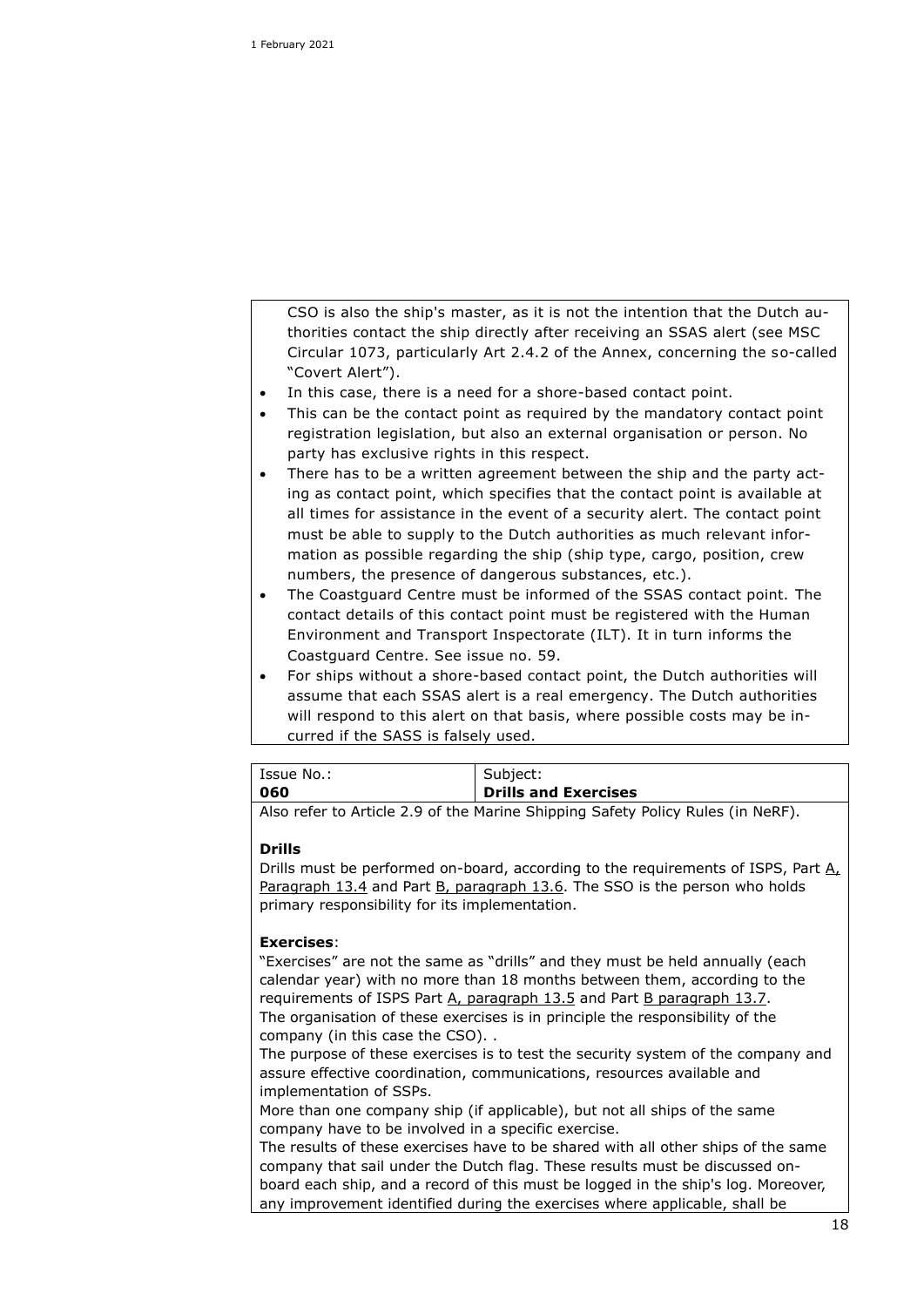implemented on all ships of the company sailing under the Dutch flag. The reports on the exercises must be kept on-board all ships of the company that sail under the Dutch flag*.*

Relevant authorities may be involved in such exercises, but their participation is not mandatory. Authorities are certainly encouraged to perform their own exercises.

If a CSO participates in such an exercise, this counts as an annual mandatory exercise (see ISPS, Part  $B_L$  paragraph 13.8). The report obligations are identical to those for the reports on exercises organised by the company itself. If, when asked, a ship is unable to provide documentation regarding the mandatory exercises (for example during an intermediate verification) to the Inspectorate, or an RSO acting on its behalf, the ISSC may be revoked.

If a ship is unable to provide documentation regarding mandatory exercises (Exercises & Drills) during a Port State Control (PSC) inspection abroad, then this can be deemed by the PSC organisation as a security deficiency and it may result in detention.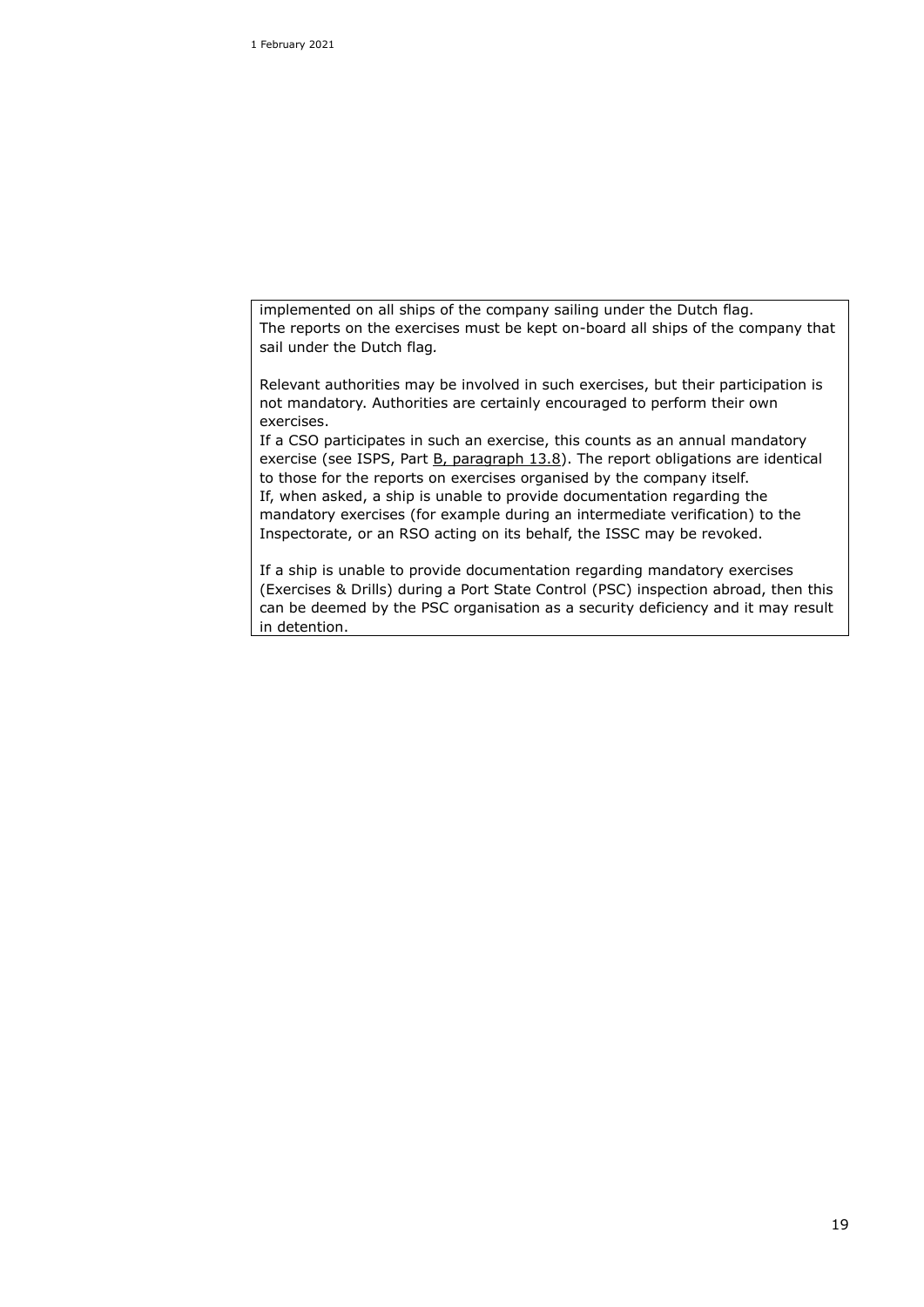# 6. Other interpretations

| Issue No.:<br>038                                                                                                                                                                                                                                                                                                                                                                                                                                                                                                                                                                                                                                                                                                                                                                                                                                        | Subject:<br><b>Interpretations and their application</b>                                                                                                             |  |  |
|----------------------------------------------------------------------------------------------------------------------------------------------------------------------------------------------------------------------------------------------------------------------------------------------------------------------------------------------------------------------------------------------------------------------------------------------------------------------------------------------------------------------------------------------------------------------------------------------------------------------------------------------------------------------------------------------------------------------------------------------------------------------------------------------------------------------------------------------------------|----------------------------------------------------------------------------------------------------------------------------------------------------------------------|--|--|
| Changes to the SSP or ship, which become necessary as a result of inter-<br>$\bullet$<br>pretations of the Dutch authorities that are announced later, must be im-<br>plemented before the next intermediate or renewal verification for the In-<br>ternational Ship Security Certificate (ISSC).<br>If the Inspectorate explicitly indicates that these changes must be imple-<br>$\bullet$<br>mented immediately this has to be done immediately.                                                                                                                                                                                                                                                                                                                                                                                                      |                                                                                                                                                                      |  |  |
|                                                                                                                                                                                                                                                                                                                                                                                                                                                                                                                                                                                                                                                                                                                                                                                                                                                          |                                                                                                                                                                      |  |  |
| Issue No.:<br>061 (see also issue 33)                                                                                                                                                                                                                                                                                                                                                                                                                                                                                                                                                                                                                                                                                                                                                                                                                    | Subject:<br><b>Declaration of Security (DoS) Use</b>                                                                                                                 |  |  |
| DoS in general<br>A ship must comply with a request from a port facility to draw up a DoS. How-<br>ever, a port facility, or another ship (by ship-to-ship contact), is not obliged to<br>comply with a similar request from a ship, but need only confirm receipt of the re-<br>quest.                                                                                                                                                                                                                                                                                                                                                                                                                                                                                                                                                                  |                                                                                                                                                                      |  |  |
| In general terms, a DoS should only be drawn up if there is a justified, security-<br>related reason for doing so by a specific ship/port or ship-to-ship contact.<br>In any event, drawing up a DoS is recommended:<br>in the circumstances specified in article 5.2 of Part A of the ISPS Code*.<br>in situations that are not covered by the SSP and/or PFSP.<br>if the contact is with a non-ISPS ship that is transporting hazardous sub-<br>٠<br>stances.                                                                                                                                                                                                                                                                                                                                                                                          |                                                                                                                                                                      |  |  |
| (See Chapter 5 of Part A and Chapter 5 of Part B of the ISPS Code and IMO Circu-<br>lar MSC/Circ.1132).                                                                                                                                                                                                                                                                                                                                                                                                                                                                                                                                                                                                                                                                                                                                                  |                                                                                                                                                                      |  |  |
| Contact between ships and inland vessels<br>A DoS is NOT mandatory for communication with inland vessels (bunkers, stores,<br>waste transport vessels), so long as:<br>the inland vessel has an International Ship Security Certificate (ISSC), or<br>the inland vessel is covered by a Port Facility Security Plan (PFSP); or<br>the Ship Security Plan (SSP) of the ship contains procedures for physical<br>security measures in these cases (like monitoring the inland vessel and<br>escorting crew members of the inland vessel, if they are on board the ves-<br>sel) and these physical security measures are also actually implemented.<br>Noting that the measures were implemented during this contact according<br>to the SSP in the ship's security log is recommended. The same principles<br>apply when loading/unloading inland vessels. |                                                                                                                                                                      |  |  |
| rity measures. This may be asked for in the next port.                                                                                                                                                                                                                                                                                                                                                                                                                                                                                                                                                                                                                                                                                                                                                                                                   | If a DoS is mandatory, but no one on the inland vessel is prepared to draw one<br>up, then the ship should unilaterally draw up a DoS and establish additional secu- |  |  |
| * Article 5.2 of Part A of the ISPS Code states that a ship can submit a request to<br>draw up a DoS, when:                                                                                                                                                                                                                                                                                                                                                                                                                                                                                                                                                                                                                                                                                                                                              |                                                                                                                                                                      |  |  |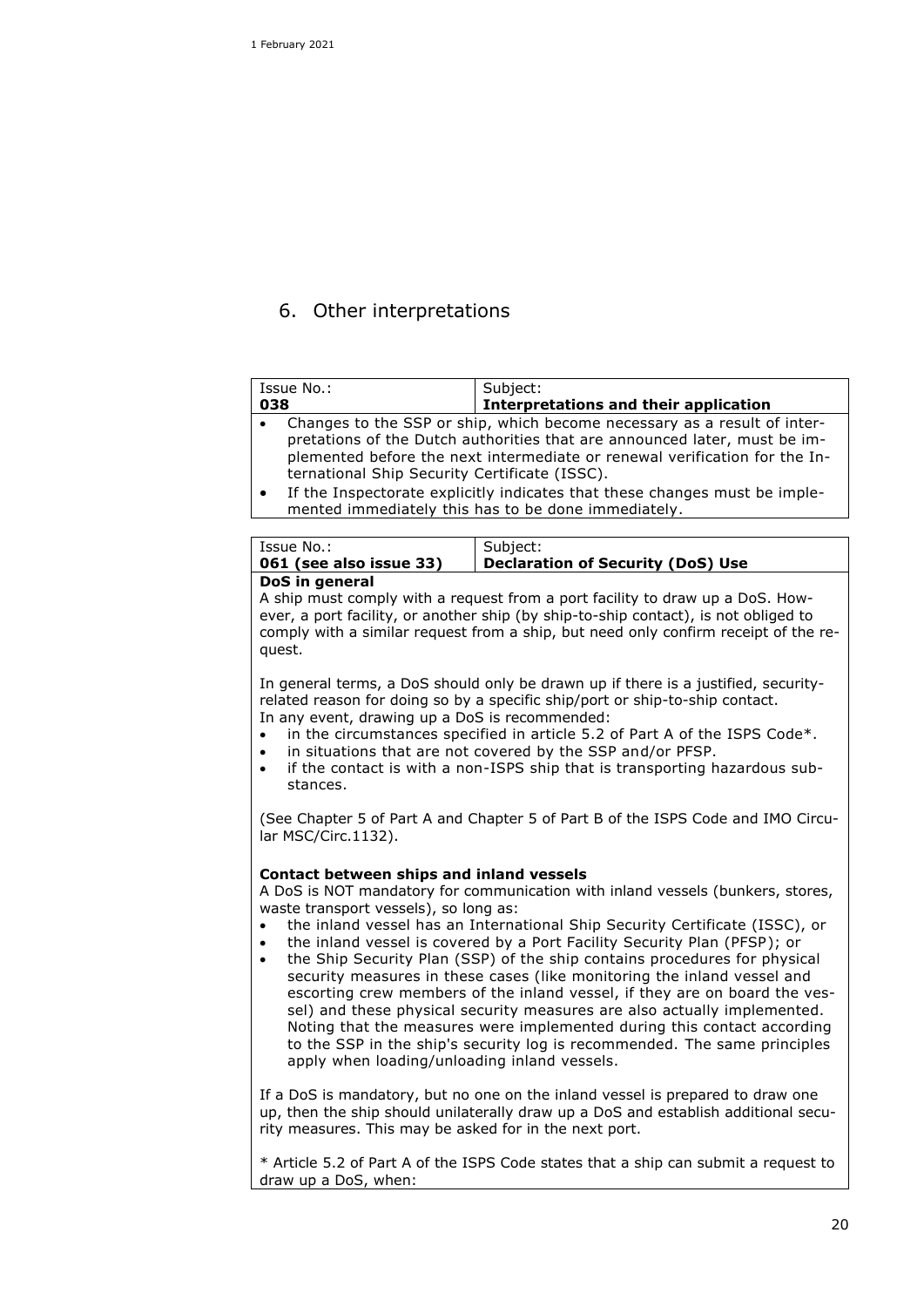- the ship is operating at a higher security level than the port facility or another ship, with which it is cooperating;
- .2 an agreement regarding a DoS exists between contracting States regarding certain international voyages or specific ships used for them;
- .3 there has been a security threat or security incident involving the ship or port facility, as applicable;
- .4 the ship is in a port where having or implementing an approved Port Facility Security Plan (PFSP) is not mandatory;
- .5 the ship conducts ship-to-ship activities with another ship that is not obliged to have or implement an approved Ship Security Plan (SSP).

| l Issue No.:                                          | Subject:                                              |  |
|-------------------------------------------------------|-------------------------------------------------------|--|
| 062                                                   | SSO must have the contact details of the PFSO at each |  |
|                                                       | <b>Port Facility</b>                                  |  |
| I Alexandro Le TODO Orale A Autrice 7 O.7 (in Nichol) |                                                       |  |

Also refer to ISPS Code A, Article 7.2.7 (in NeRF).

A means to satisfy this requirement is to contact the PFSO directly in order to verify that security communication is readily available. This may for instance be carried out by verification of pre-arrival ISPS information provided by the vessel's agent and can be done by phone, e-mail, app's, on-board attendance by PFSO, etc; This will result in establishing that availability of up-to-date security communication details is ensured at all times. Contacting of the PFSO may be carried out by the SSO or an appointed crew member and is to take place within 24 hours prior to arrival or immediately after arrival in the port facility. In this respect it should be noted that, without replacing the real test described above, the CSO can assist the SSO in ensuring effective communication and co-operation between the ship security officer and the relevant port facility security officers. Note: For vessels that attend the same port facility on a regular basis (fixed timetable or at least once every month), the minimum frequency to verify security communication is set on a quarterly basis, or reconfirmed when changes to security communication details occur. The objective of this interpretation is to ensure full compliance with article 7.2.7 of the ISPS Code at all times.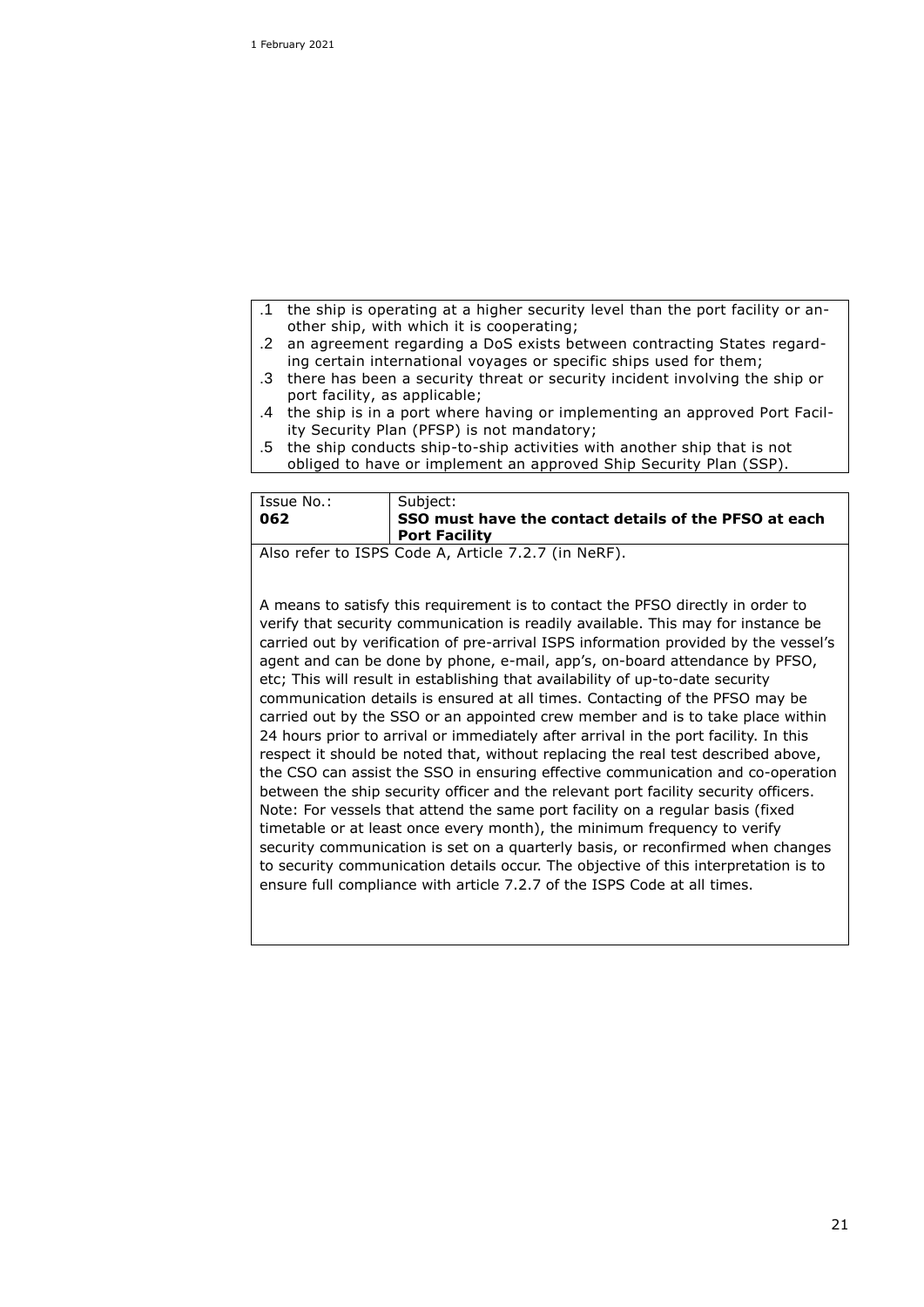### **Most important abbreviations:**

| <b>Abbreviation</b> | <b>Meaning</b>                                         | <b>English translation</b>                        |
|---------------------|--------------------------------------------------------|---------------------------------------------------|
| <b>ISSC</b>         | <b>International Ship Security</b><br>Certificate      |                                                   |
| <b>ISPS</b>         | International Ship & Port Facility<br>Security Code    |                                                   |
| ILT                 | Inspectie Leefomgeving en<br>Transport (formerly IVW)  | Human Environment and<br>Transport Inspectorate   |
| <b>RSO</b>          | Recognized Security Organization                       |                                                   |
| <b>SSA</b>          | Ship Security Assessment                               |                                                   |
| <b>SSP</b>          | Ship Security Plan                                     |                                                   |
| <b>SSAS</b>         | Ship Security Alert System                             |                                                   |
| SSO                 | Ship Security Officer                                  |                                                   |
| <b>CSO</b>          | Company Security Officer                               |                                                   |
| <b>CSR</b>          | Continuous Synopsis Record                             |                                                   |
| <b>AIS</b>          | Automatic Identification System                        |                                                   |
| <b>ASA</b>          | <b>Alternative Security Agreement</b>                  |                                                   |
| DA                  | Designated Authority                                   |                                                   |
| <b>DCC</b>          | Departementaal Crisis<br>Coördinatiecentrum            | Departmental Crisis<br><b>Coordination Centre</b> |
| <b>EU</b>           | European Union                                         |                                                   |
| ILO                 | International Labour Organisation                      |                                                   |
| <b>IMO</b>          | <b>International Maritime Organisation</b>             |                                                   |
| <b>MSC</b>          | Maritime Safety Committee (IMO)                        |                                                   |
| <b>PFSO</b>         | Port Facility Security Officer                         |                                                   |
| <b>PFSP</b>         | Port Facility Security Plan                            |                                                   |
| <b>PSO</b>          | Port Security Officer                                  |                                                   |
| <b>KWC</b>          | Kustwacht Centrum Den Helder                           | Coastguard Centre Den<br>Helder                   |
| <b>SOLAS</b>        | Safety of Life at Sea (IMO<br>Convention for the 1974) |                                                   |
| <b>ESA</b>          | <b>Equivalent Security Arrangement</b>                 |                                                   |
| <b>DoS</b>          | Declaration of Security                                |                                                   |
| DGB                 | Directoraat Generaal Bereikbaarheid                    | Directorate-General for<br>Mobility and Transport |
| <b>KVNR</b>         | Koninklijke Vereniging van<br>Nederlandse Reders       | Royal Association of<br>Netherlands Shipowners    |
| <b>GMDSS</b>        | Global Maritime Distress and Safety<br>System          |                                                   |